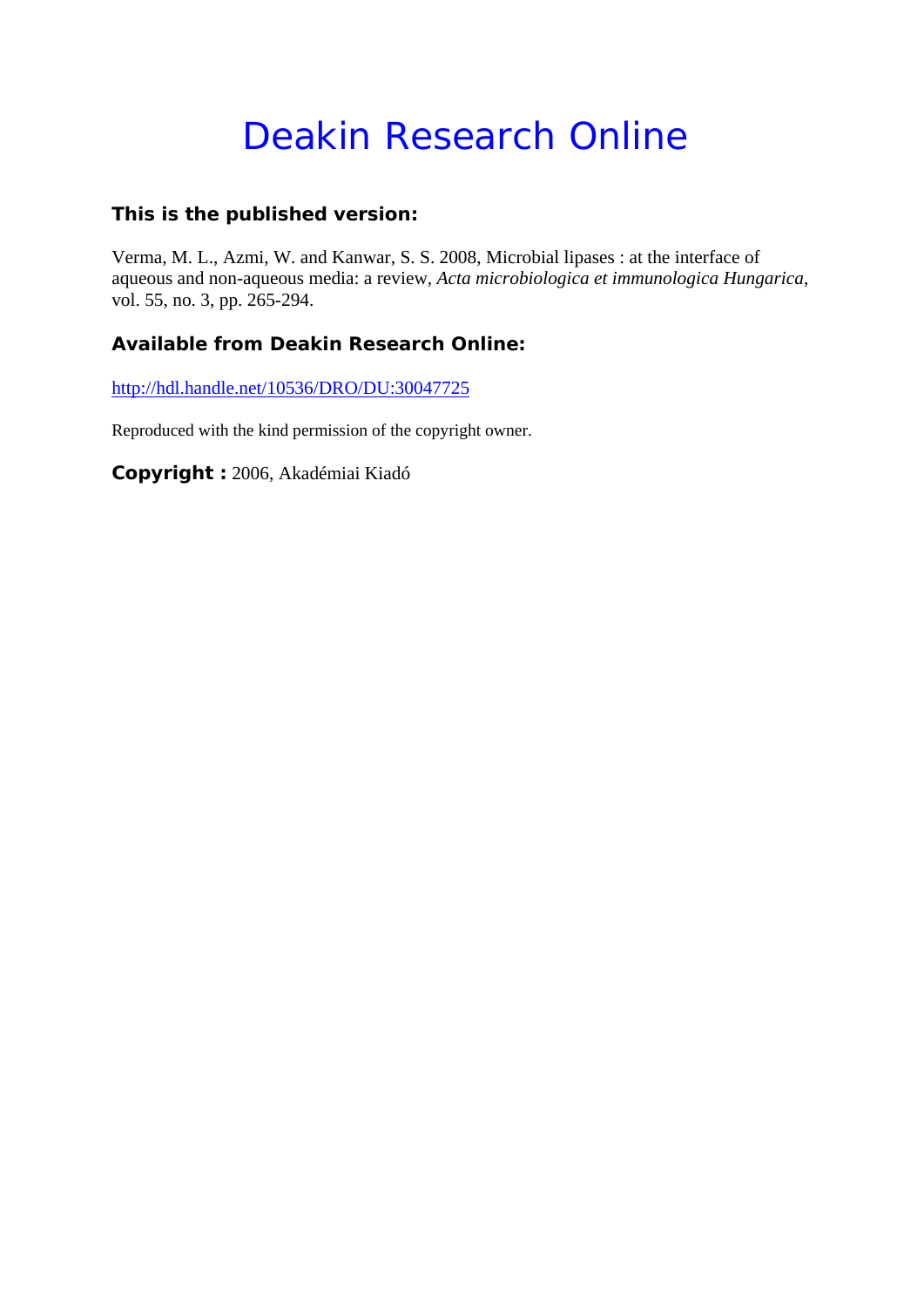*Acta Microbiologica et Immunologica Hungarica, 55 (3), pp. 265–293 (2008) DOI: 10.1556/AMicr.55.2008.3.1*

# MICROBIAL LIPASES: AT THE INTERFACE OF AQUEOUS AND NON-AQUEOUS MEDIA

# A REVIEW

# M. L. VERMA, W. AZMI and S. S. KANWAR\*

Department of Biotechnology, Himachal Pradesh University, Summer-Hill, Shimla 171 005, India

(Received: 10 April 2008; accepted: 2 May 2008)

In recent times, biotechnological applications of microbial lipases in synthesis of many organic molecules have rapidly increased in non-aqueous media. Microbial lipases are the 'working horses' in biocatalysis and have been extensively studied when their exceptionally high stability in non-aqueous media has been discovered. Stability of lipases in organic solvents makes them commercially feasibile in the enzymatic esterification reactions. Their stability is affected by temperature, reaction medium, water concentration and by the biocatalyst's preparation. An optimization process for ester synthesis from pilot scale to industrial scale in the reaction medium is discussed. The water released during the esterification process can be controlled over a wide range and has a profound effect on the activity of the lipases. Approaches to lipase catalysis like protein engineering, directed evolution and metagenome approach were studied. This review reports the recent development in the field of non-aqueous microbial lipase catalysis and factors controlling the esterification/ transesterification processes in organic media.

**Keywords:** microbial lipase, nonaqueous media, lipase stability, lipase modifications, ester synthesis and advances in lipase catalysis

# **Introduction**

Lipases (triacylglycerol acylhydrolase, EC 3.1.1.3) catalyzed esterification as well as transesterification reactions in nonaqueous media. The application of

\* Corresponding author; Telefax: 91-177-2831948; E-mail: kanwarss2000@yahoo.com

*1217-8950/\$20.00 © 2008 Akadémiai Kiadó, Budapest*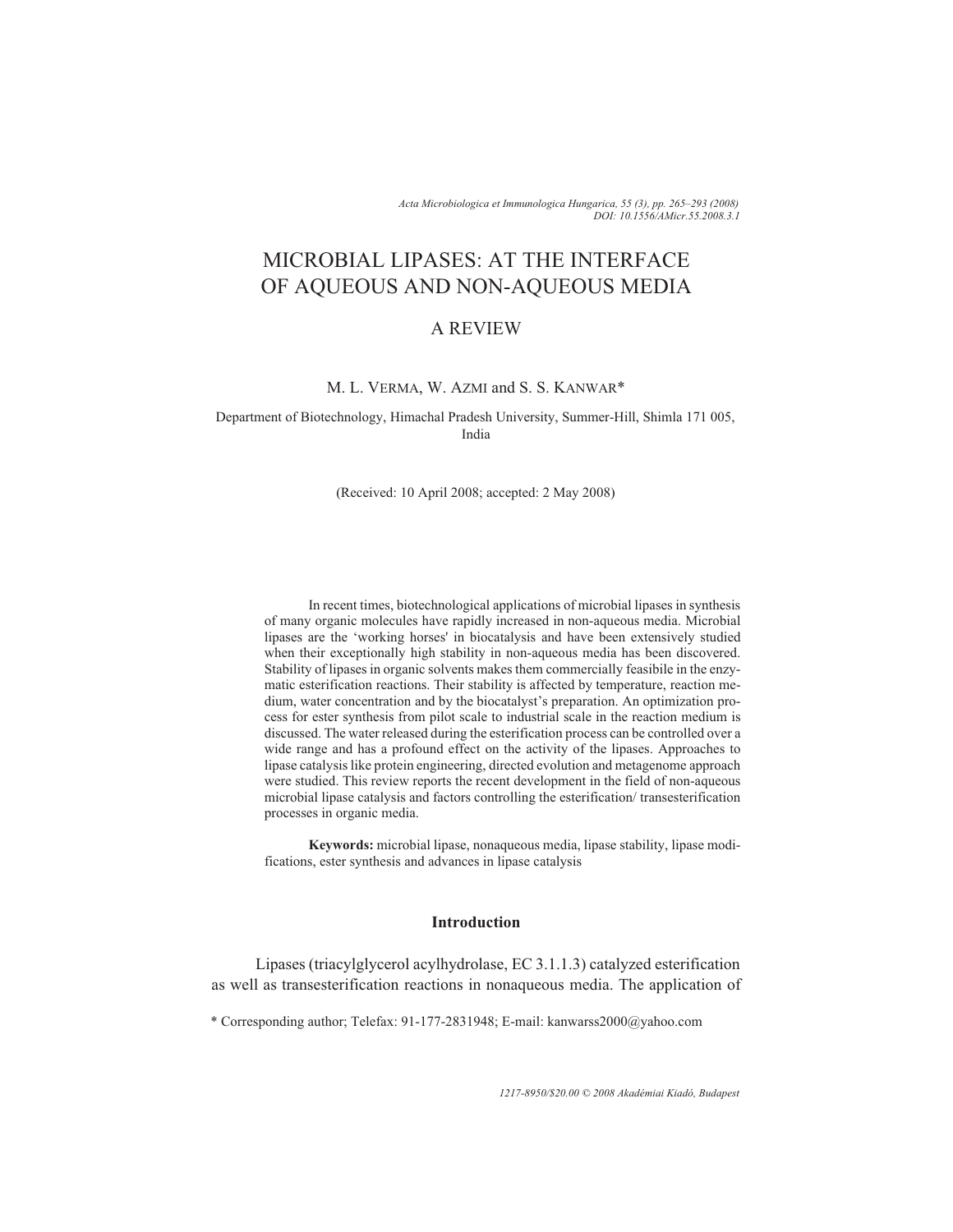microbial lipases in ester synthesis is one of the most exciting facets of biotechnology industry in the present scenario [1–5]. At present, many esters are industrially manufactured by chemical methods. Chemical methods involve high temperature or high pressure; therefore it is difficult to esterify unstable substances, like ascorbic acid, polyols and polyunsaturated fatty acids (PUFAs). Further, the regionspecific acylation of polyols requires protection and deprotection steps [6]. These steps cause a rise in manufacturing costs. The reagents used in synthesis of foodgrade esters are limited. Therefore natural esters, such as those derived from sperm whale oil, carnauba wax and jojoba oil, were proposed. These oils are, however, expensive and not readily available in large amounts. Thus, it is economically important to develop more suitable biocatalytic methods for the production of such esters from cheaper and were readily available raw materials.

Lipase catalyzed condensations were used to overcome many of these drawbacks. They have advantages like mild reaction conditions, one step synthesis without protection and deprotection steps and easy application to food processing. A lipase catalyzes a reversible reaction and the direction and equilibrium of the reaction are determined by the activities of the substrates and products, temperature, and pressure. Although an enzyme-catalyzed reaction is usually performed in an aqueous medium, hydrolysis causes the production of desired product to fail when a lipase-catalyzed reaction is attempted in an aqueous solution. Thus, reduction of the amount of water in the reaction system would be desirable for the improvement of conversion through the condensation reaction. Some lipases have catalytic activity even in the presence of little or small amount of water [7]. For this reason, lipase-catalyzed condensation in non-aqueous medium and ionic liquids has attracted much attention [4, 8].

Lipase-catalyzed condensation in an organic solvent is useful for the syntheses of a variety of esters. Ester synthesis catalyzed by a lipase was first described by Inada et al. [9]. A variety of fatty acid esters are now being produced commercially using immobilized lipase in nonaqueous solvents [3, 5, 10, 11]. Fatty acid esters of carbohydrates, hydroxy acids and flavonoids have gained recent interest because of their broader use in biotechnological industry [12–17]. The interest in industrial processes employing lipase biocatalysts to synthesize more such esters is still growing due to their important and multiple applications in diverse technologies (Table I).

Lipase-catalyzed transesterification is another alternate process to synthesize esters [47, 48]. Transesterification involves the exchange of acyl groups between an ester and an acid (acidolysis), an ester and an alcohol (alcoholysis), two esters, and an ester (interesterifications or ester-ester interchange), or an ester and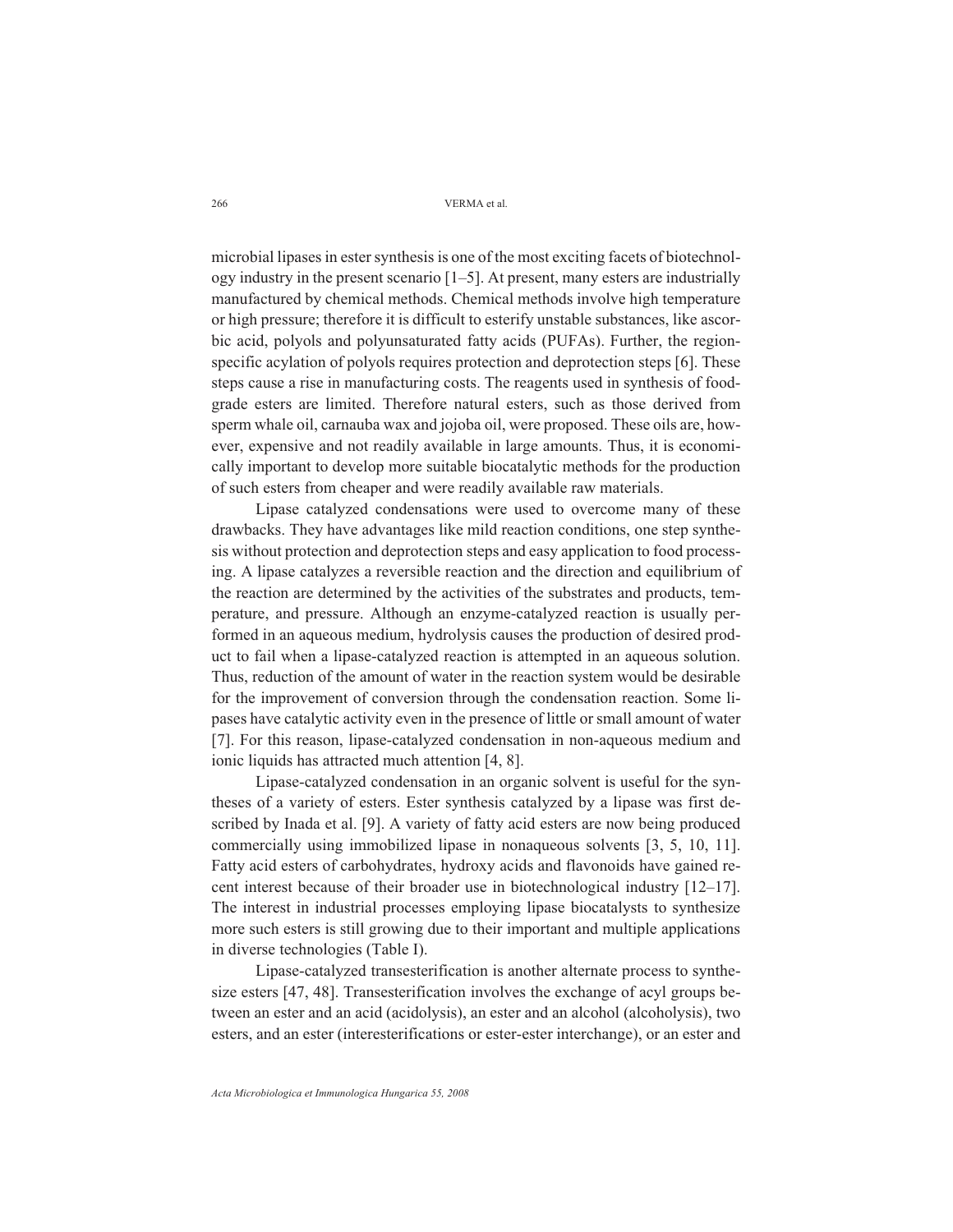an amine (aminolysis). The lipase catalysed transesterification in organic solvents is an emerging industrial application exploited in the production of a cocoa butter equivalent, human milk fat substitute "Betapol", pharmaceutically important polyunsaturated fatty acids rich/ low calorie lipids, designers fats or lipids and production of biodiesel from vegetable oils [5, 35]. The conversion in the transesterification using other esters, as substrate is also generally high compared to that in the condensation reaction. The problem of water encountered in direct esterification is eliminated in transesterification reactions [38, 49–55].

#### **Lipase behavior/ properties in organic solvents**

There are several media for lipase catalysed esterification reaction [56–58]. Nonaqueous media have many advantages (Table II) like better solubility of substrates and product; shifting of thermodynamic equilibria; simpler removal of solvent (most organic solvents have lower boiling point than water); reduction in water-dependent side reactions such as hydrolysis of acid anhydrides or polymerization of quinines; removal of enzyme after reaction since it is not dissolved; better thermal stability of enzymes since water is required to inactivate the enzymes at high temperatures; elimination of microbial contamination; potential of enzymes to be used directly in a chemical process [2, 44, 59–62].

# **Nature and characteristics of lipase structure in organic solvents**

In nature, lipases are found to be active at the oil-water interface. *In vitro,* they are found to be active in aqueous as well as in anhydrous organic solvents. Lipases are hydrophobic proteins acting on carboxylic acid esters, such as glyceride lipids at the interface between an aqueous and an oil phase. Activation of lipases at interfaces [44, 63] manifests as pronounced activity increasing on substrate aggregation (i.e., over the substrate-critical micelle concentration/solubility limit). The interfacial activation was hypothesized to be due to a conformational change resulting from the adsorption of the lipases onto a hydrophobic interface [64]. X-ray crystallographic structural studies of several lipases have supported this hypothesis [65, 66].

The three-dimensional structures of lipases from various microbial sources like *Mucor miehei* [67], *Geotrichum candidum* [68], *Candida rugosa* [69] and *Chromobacterium viscosum* [70] were studied using x-ray crystallography. The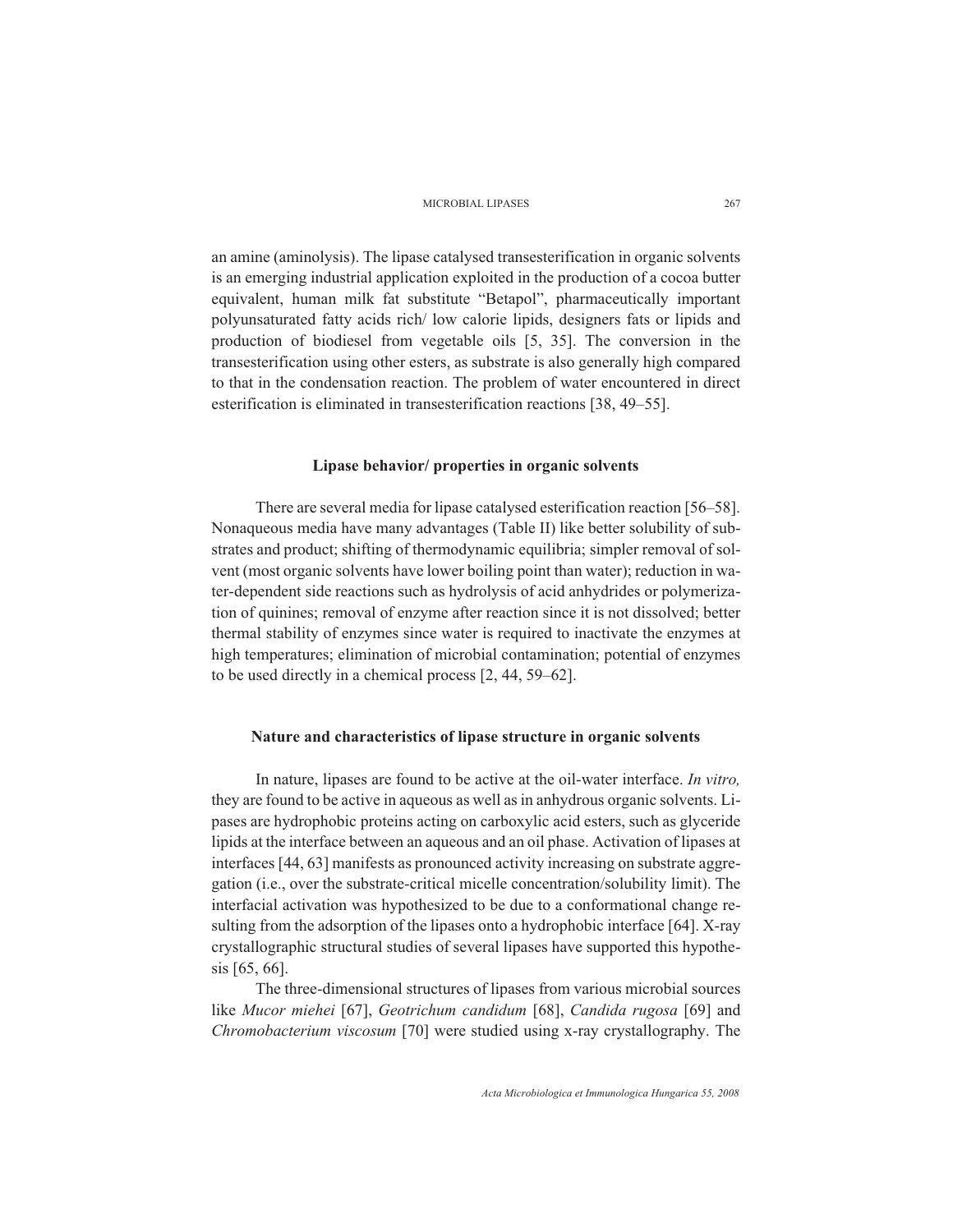parts of lipases that are conserved may be important for their structural integrity and/or activity and/or specificity. Sequences of several lipases showed a large area of sequence identity in the proximity of the active-site serine residue [71]. The various available databases like Lipase Engineering Database (LED; http://www.led.uni-stuttgart.de) provide information on sequence-structure-function relationships of microbial lipases and homologous serine hydrolases [72].

The three-dimensional structures of microbial lipases were studied to understand the catalytic mechanism of lipase-mediated reactions. The main structural characteristics of microbial lipases include an  $\alpha/\beta$  hydrolase fold, a catalytic triad consisting of a nucleophilic serine located in a highly conserved Gly-X-Ser-X-Gly pentapeptide, and an aspartate or glutamate residue that is hydrogen bonded to a histidine. Four substrate binding pockets were identified for triglycerides: an oxyanion hole and three pockets accommodating the fatty acids bound at positions *sn*-1, *sn*-2, and *sn*-3. The differences in size and the hydrophilicity/hydrophobicity of these pockets determine the enantiopreference of a lipase. The understanding of structure-function relationships will enable researchers to tailor new lipases for biotechnological applications [73].

#### **Mechanism for lipase catalysis**

The mechanism of lipase-catalyzed esterification involves two tetrahedral intermediates (Fig. 1). The first tetrahedral intermediate is formed by nucleophilic attack of active site serine residue of the catalytic triad on the substrate i.e., acid. The intermediate loses a water molecule to give an acyl-enzyme complex. Nucleophilic attack by an alcohol causes the addition of a hydroxyl group to the carboxyl group, producing another tetrahedral intermediate, which will rearrange, releasing the ester molecule and regenerating the active site serine of lipase. Both of the tetrahedral intermediates possess an oxyanion that is stabilized by hydrogen bonds to protein atoms of the oxyanion hole [45, 73, 74].

#### **Lipase stability in organic media**

The stability of lipases in organic solvents is strongly dependent and influenced by the solvent properties. Lipases, being activated by interfaces, however, show lower catalytic rates in homogeneous aqueous solutions than in the presence of interfaces e.g., water-organic solvent interface [75]. Typically, the lipase is dis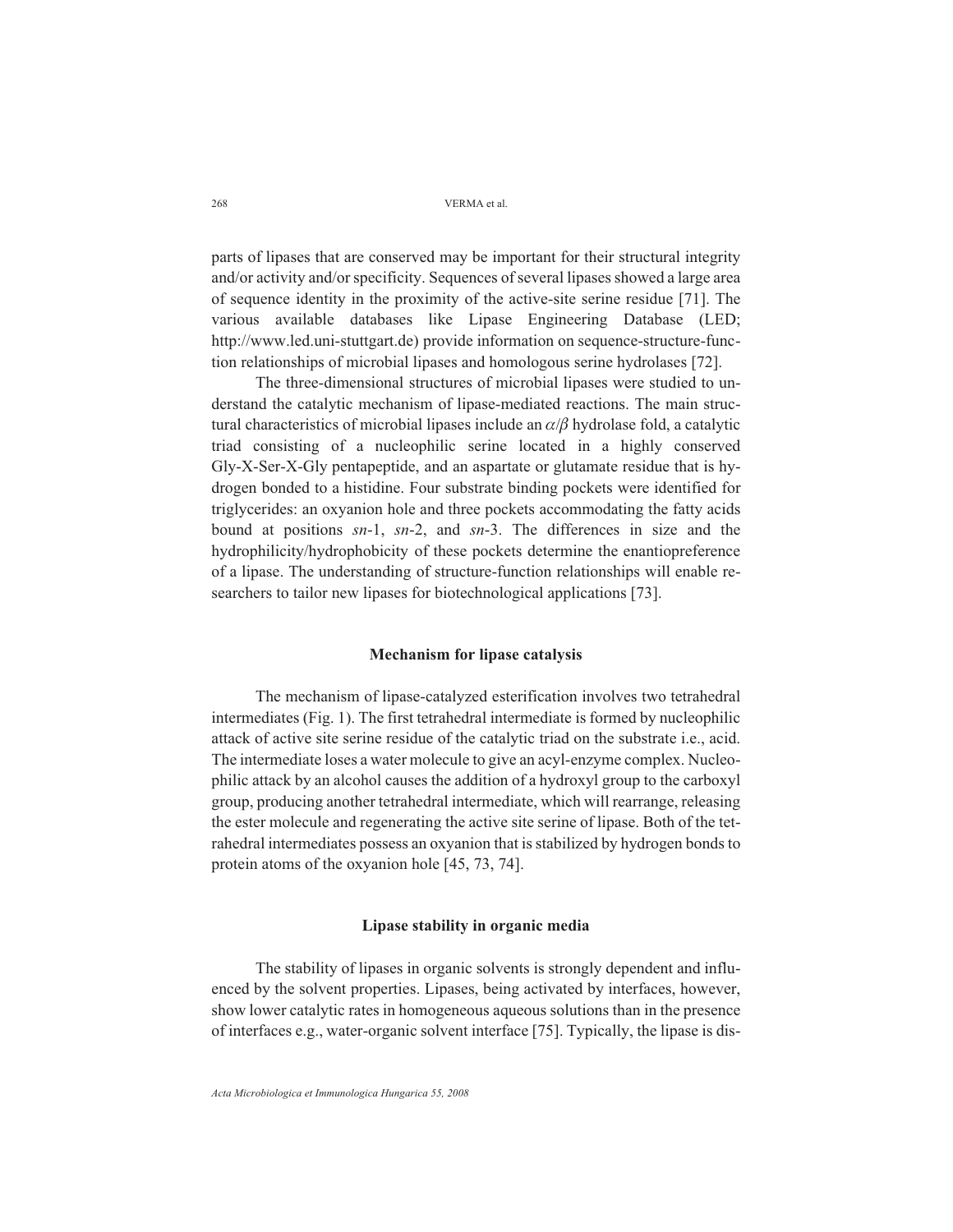solved in the aqueous phase and the substrate is dissolved in a water-immiscible organic solvent [59, 76]. Vigorous mixing of the two phases forms a suspension with a significantly large interfacial area.

Lipases are solubilized in discrete hydrated reverse micelles, formed by surfactants, within a continuous phase of a nonpolar organic solvent system. Under appropriate conditions, a reverse micellar solution is homogeneous, thermodynamically stable, and optically transparent [77, 78]. Solid enzyme preparations (lyophilized or adsorbed on an inert support) are suspended in organic solvent [79, 80]. Most lipases are known to be active and stable in anhydrous organic solvents. Several covalent modifications as well as noncovalent modification techniques have been developed for solubilization of lipases in organic solvents [81]. The biological origin of lipase, nature of the reaction to be carried out (hydrolysis or esterification), the substrates used, and so forth determine which solvent system will be the most suitable one. The cost of downstream processing is also a direct function of the solvent system and the impurities present.

#### **Solubilization of lipases in organic solvents**

Lipases are insoluble in organic solvents in their native form. Solubilized lipases have higher activities (as compared to the insoluble ones) as well as their optical transparency allows to perform theier structural characterization by spectroscopic techniques [82]. Two types of methods namely covalent and noncovalent modifications are in common use for lipase solubilization. Covalent modifications are achieved by using chemical modifiers like polyethylene glycol (PEG), poly *N*-vinylpyrrolidone, polystyrene and polymethyl methacrylate [83, 84]. Such chemical modifications greatly affect the activity, stability and selectivity of the enzyme [85, 86].

Noncovalent modification of lipases has essentially been restricted to coating the lipase molecule with different surfactants. Dissolution of the lipase and the surfactant in aqueous solution are the most widely applied techniques [87–90]. This enzyme-surfactant complex, which precipitates from the aqueous solution, can be dissolved in a variety of organic solvents. The solubilized lipase has shown greater catalytic activities than dry lipase preparations. Another related technique involves preparation of water-in-oil emulsions (or reverse micelles) containing lipase and then drying out the water from the emulsion phase that yields a lipase-surfactant complex, which is soluble and highly active in organic solvents [91, 92].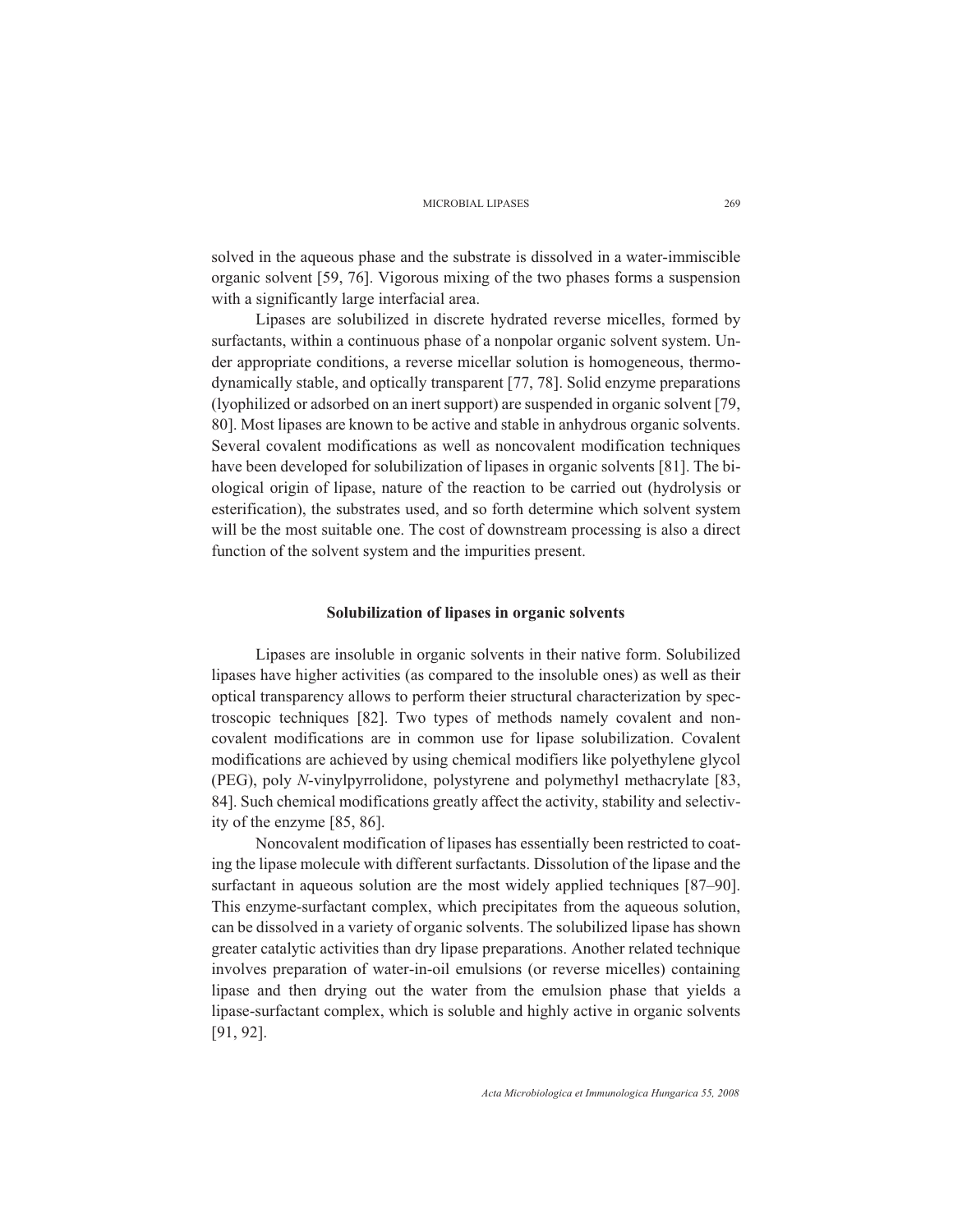# **Molecular imprinting of lipase**

One of the most successful strategies for enhancing lipase activity in organic solvents involves tuning the lipase active site by molecular imprinting with substrates or their analogues. Enzymes prepared from an aqueous/buffer solution via lyophilization results in undesirable changes in the protein's secondary structure, which could lead to denaturation of the active sites. The addition of specific small molecules (excipients) in the freeze-drying stage often improves catalytic activity of lipases. This formed the basis of molecular imprinting that involves formation of a complex between a macromolecule and a low-molecular-weight ligand in solution, followed by drying and washing with a selective solvent that effectively removes the ligand. The protein retains the ligand-induced conformation even after the removal of the ligand [93–97].

It is well known that lipases undergo interfacial activation, involving opening of a helical lid covering the active site when exposed to a water-oil interface [66, 98]. A helical lid covering the active site may remain predominantly closed in organic solvents thus contributing to lower enzymatic activity [75]. An exciting possibility of "trapping" the enzyme in an active form by lyophilizing the enzyme bound to an amphiphile-water interface has been demonstrated [99–101]. Such interfacial-activation-based molecular imprinting of lipases resulted in a catalyst that was significantly more active (up to 70-fold) than the non-imprinted counterpart.

## **Medium engineering of lipases in organic solvents**

Lipases in nonaqueous systems can be active provided the essential water layer around them is not stripped off. Medium engineering for biocatalysis in nonaqueous media involves the modification of the immediate vicinity of the biocatalyst [102–104]. Nonpolar solvents are better than polar ones since they provide a better microenvironment for the lipase. If the enzyme's microenvironment favours high substrate and low product solubility, the reaction rates would be high. Several aspects have to be considered in choosing an appropriate solvent for a given reaction. These include compatibility with the selected reaction (substrates and products), inertness, low density to minimize mass transfer limitations, and other properties that are suitable (e.g. surface tension, toxicity, flammability, waste disposal and cost). Rates of enzymatic reactions in organic media are greatly dependent on the method of enzyme preparation [91, 105].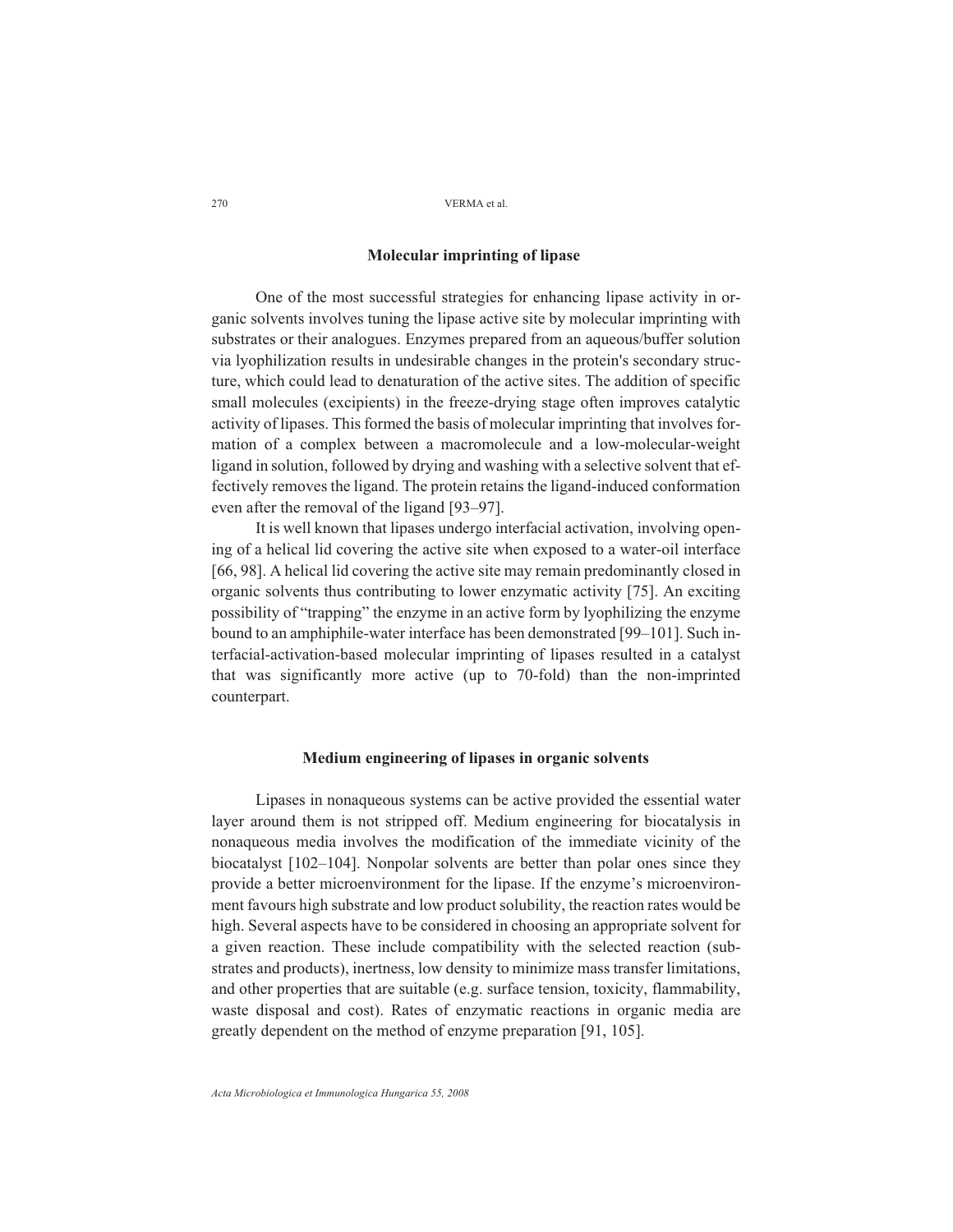# **Lipase modifications in organic solvents**

In view of the current high cost of lipases, the possibility of regenerating and reusing the enzyme would obviously be an attractive feature for large-scale syntheses. Immobilization tends to protect the enzyme to some extent from solvent denaturation as well as maintaining the enzyme's homogeneity in the reaction media since it avoids aggregation of enzyme particles and confinement.

Lipases have been immobilized by adsorption, entrapment in membrane network, cross-linking, adsorption followed by cross-linking or covalent attachment [106]. By taking advantage of the 'interfacial' hydrophobicity, immobilization of lipases has been performed by adsorption on hydrophobic adsorbents, including glass beads coated with hydrophobic materials, methylated silica, phenyl-Sepharose, *poly*-(ethylene glycol)-Sepharose, polypropylene particles, polypropylene hollow fibers and non-woven fabric, etc. Physical entrapment has been employed in many commercial carriers, e.g., controlled pore silica, natural/ synthetic polymers, hollow fibber, activated charcoal, aluminum oxide and celite [107].

Because of the current high cost of some available commercial support matrixes, the possibility of using inexpensive supports for lipase immobilization such as rice husk  $[108]$ , CaCO<sub>3</sub> powder  $[109]$ , grafted hydrogels  $[110-113]$  and activated silica/celite [114] has also been considered (Table III). Although adsorption seems to be a promising technique for lipase recovery, the adsorbents are either expensive or not easily accessible. Desorption usually involves usage of a solution containing chaotropic agents or detergents, which leads to a complexity in subsequent processing steps and adds to environmental burden. Therefore, synthetic matrices of specific characteristics provide better lipase immobilization in a single step process.

A variety of hydrogels based upon starch, polyacrylamide, acrylic acid etc. are commercially available. These cross-linked hydrophilic polymers capable of imbibing large volumes of waters, and are yet insoluble because of their network structures, crystalline regions [131, 132]. Since they absorb large amounts of water that promotes the esterification reaction in forward direction, this makes them an interesting material for lipase immobilization [113, 133]. The search for newer inexpensive support(s) has also led to synthesis and selection of some synthetic/ grafted polymer networks, which can be recognized as surface-active supports by lipases at the molecular level. Recent application of such surface-active matrices (hydrogel) has witnessed multifold usage of lipases.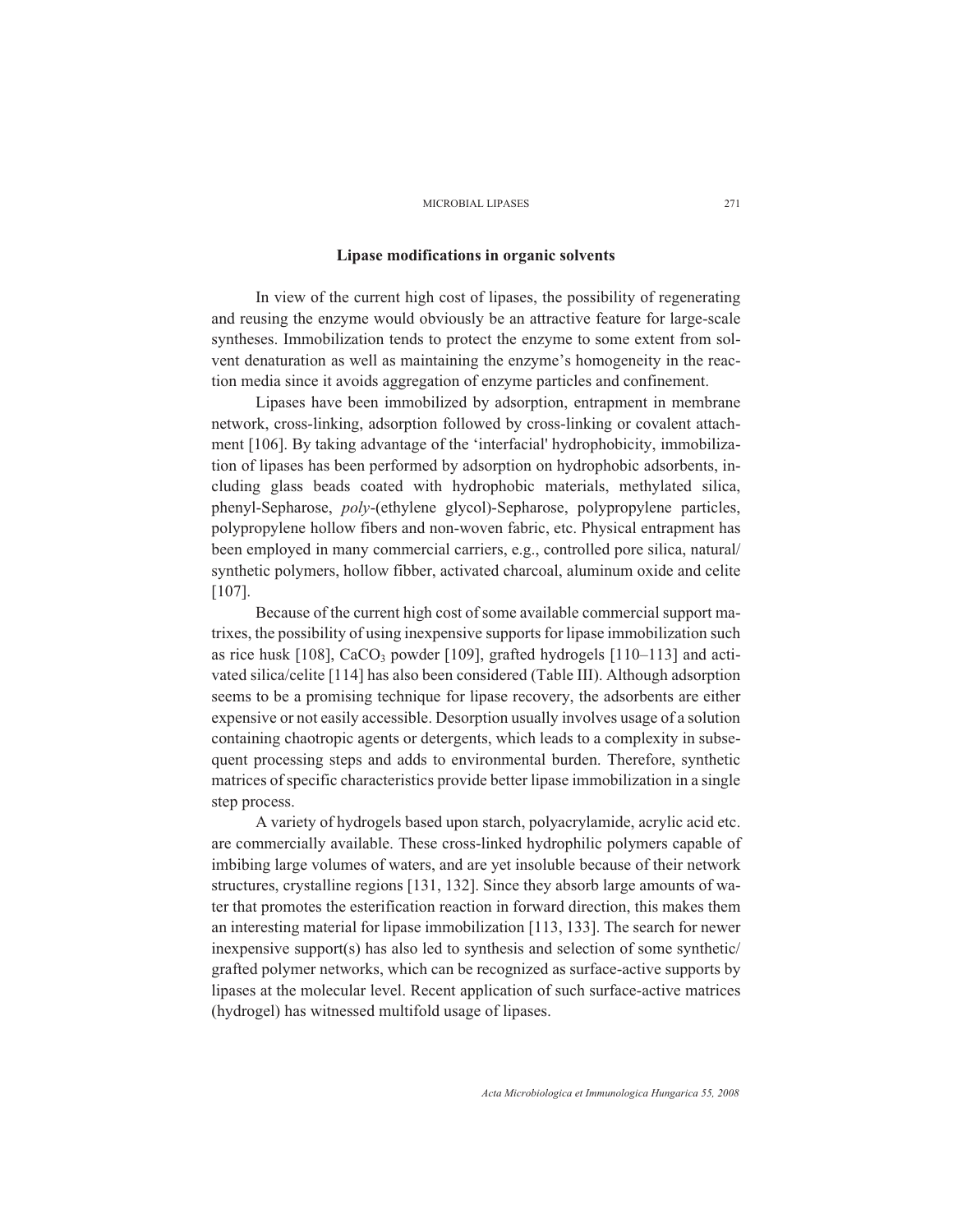# **Process optimization for esters synthesis**

Biochemical processes were designed to transform reactant(s) into product(s) that satisfy a number of preset specifications (support material, solvent system and enzyme selectivity etc.) within limited time frames. However, due to either thermodynamic and/or kinetic limitations, the final yield and purity are often poor. The parameters like solvent and water are needed to regulate the lipase mediated catalysis in organic solvent medium.

#### **Effect of solvents on ester synthesis**

Solvent selection is a very important factor for the successful application of the lipase catalysis in esterification reactions. Lipase-catalyzed esterification reactions are not independent of nature of solvent [134–136]. The lipase activity, measured as the initial rate of the esterification reaction, is best correlated as a function of *n*-octanol-water partition coefficient (Log *P*); electron pair acceptance index or the polarizability [137, 138]. A good correlation was found between the ester mole fraction at equilibrium and log *P* of the solvent. The results have been attributed to the significant difference in polarity of the substrates and products, which often gave rise to dramatic differences in their relative thermodynamic activities in various solvents [139]. There has been much interest in the development of rules to predict the effects of various solvents on the biocatalyst [137]. When  $\log P < 2$ , distortion of water structure occurs; if  $2 < log P < 4$ , the effect of solvent is unpredictable and if  $\log P > 4$ , water structure is intact.

Rates of esterification reaction catalyzed by lipases are greater in hydrophobic solvents than in hydrophilic ones [140–143]. The choice of solvent affects the thermodynamic activity coefficient of the substrate, or the ground-state free energy of the substrate. The activation energy barrier is bound to be different in various solvents due to the differences in the ground-state free energy [144]. The solvent greatly affects the hydration state of the enzyme and, in turn, its ability to interact with the substrate, or its intrinsic activity [145]. The rates of enzymatic reactions in anhydrous organic solvents could be increased significantly by the addition of denaturing cosolvents such as methyl sulfoxide or formamide [146].

Water-miscible solvents viz., acetone, acetonitrile, *t*-butyl alcohol and water-immiscible solvents viz., hexane, ethers, chloroform, and toluene have been used in lipase-catalyzed condensations. Water-miscible solvents can solubilize hydrophilic substrates such as saccharides to a certain degree without the addition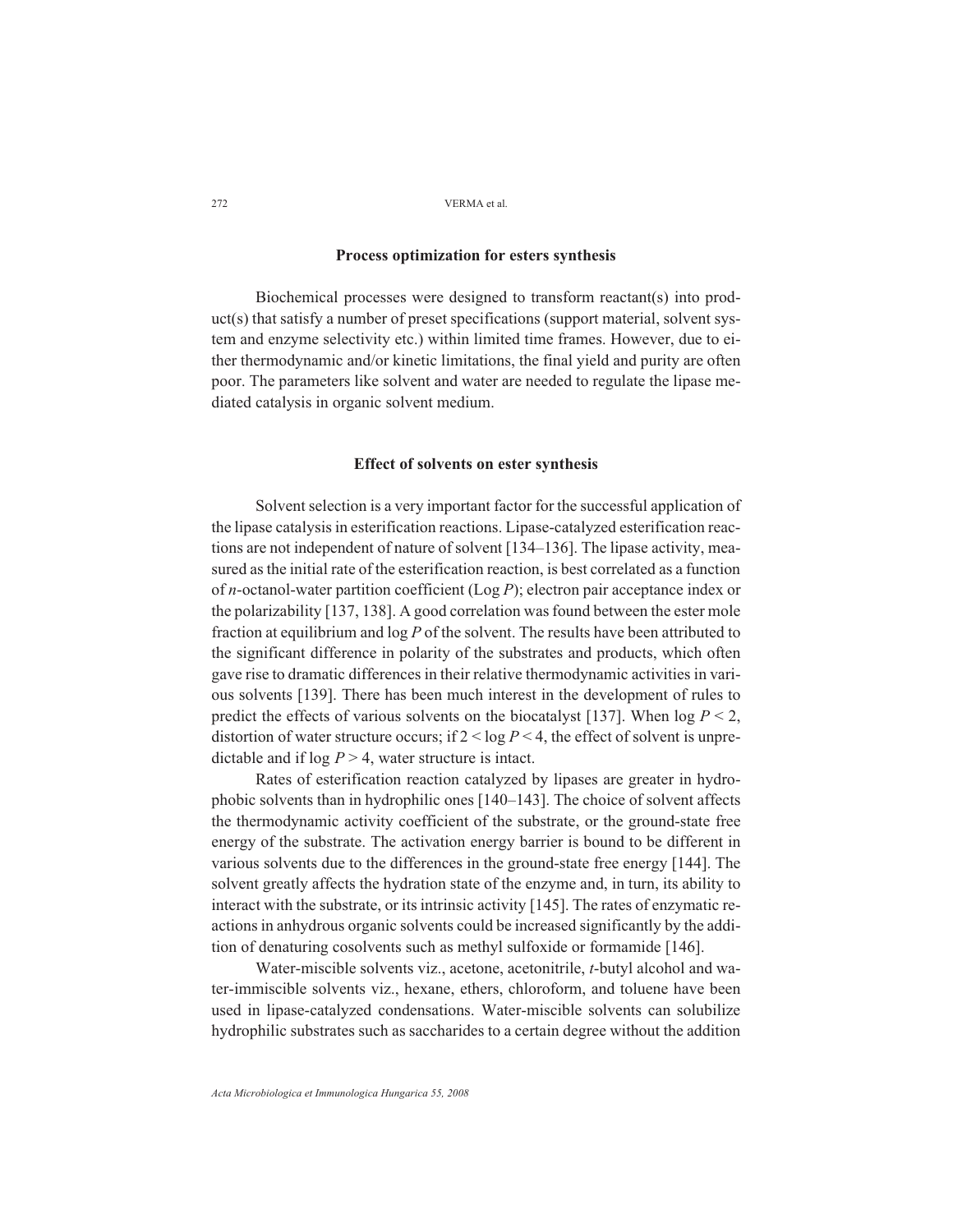of solubilizing reagents thereby facilitating the esterification of the hydrophilic substrates [6, 147–149]. They may, however, remove water from a lipase molecule, which is essential for its catalytic activity [150], and this removal may deactivate the lipase. For this reason, lipases available for condensation in water-immiscible solvents are mostly commonly used compared to water miscible solvents.

## **Effect of substrate chemistry on ester synthesis**

Lipases prefer straight-chain acids as substrates to branched ones [151, 152]. The position of the branching has an effect on the reaction rate(s). The effect of branching diminishes as the substituent is shifted further away from the carboxylic group. Unsaturated acids have shown lower enzymatic activity compared to the corresponding saturated acids with the  $\alpha$ -double bond being more deleterious than a double bond at the  $\beta$ -position [152]. Similarly, primary alcohols are preferred over secondary ones, whereas tertiary alcohols are not accepted as substrates by the majority of lipases [56, 153].

Lipases show remarkable regioselectivity or selectivity based on molecular position of the functional group. It becomes extremely important in the synthesis of esters especially sugar and their derivatives. Sugars contain multiple hydroxyl groups, all of which are capable of being acylated by acidic moieties. Lipases are known to regio-selectively acylate monosaccharides as well as disaccharides in organic solvents [154–159]. The regioselectivity was found to be strongly dependent on the source of the lipase [160]; type of the substrate chemistry i.e., the acylating agents [161, 162]; solvent [163, 164], as well as level of hydration [165].

#### **Effect of water produced in lipase catalysis esterification**

The degree of solvent hydration has a profound effect on lipase catalysis in anhydrous organic solvents. Water activity affects the intrinsic activity of lipases as well as it acts as a competitive nucleophile [166, 167]. Water activity is a measureme of the energy status of the water in a system. It is defined as the vapor pressure of water divided by that of pure water at the same temperature Water activity values are obtained by either a capacitance or a dew point hygrometer. In esterification reactions, the water content affects the rate of reaction as well as the equilibrium position [168, 169]. The monolayer of water molecules around the en-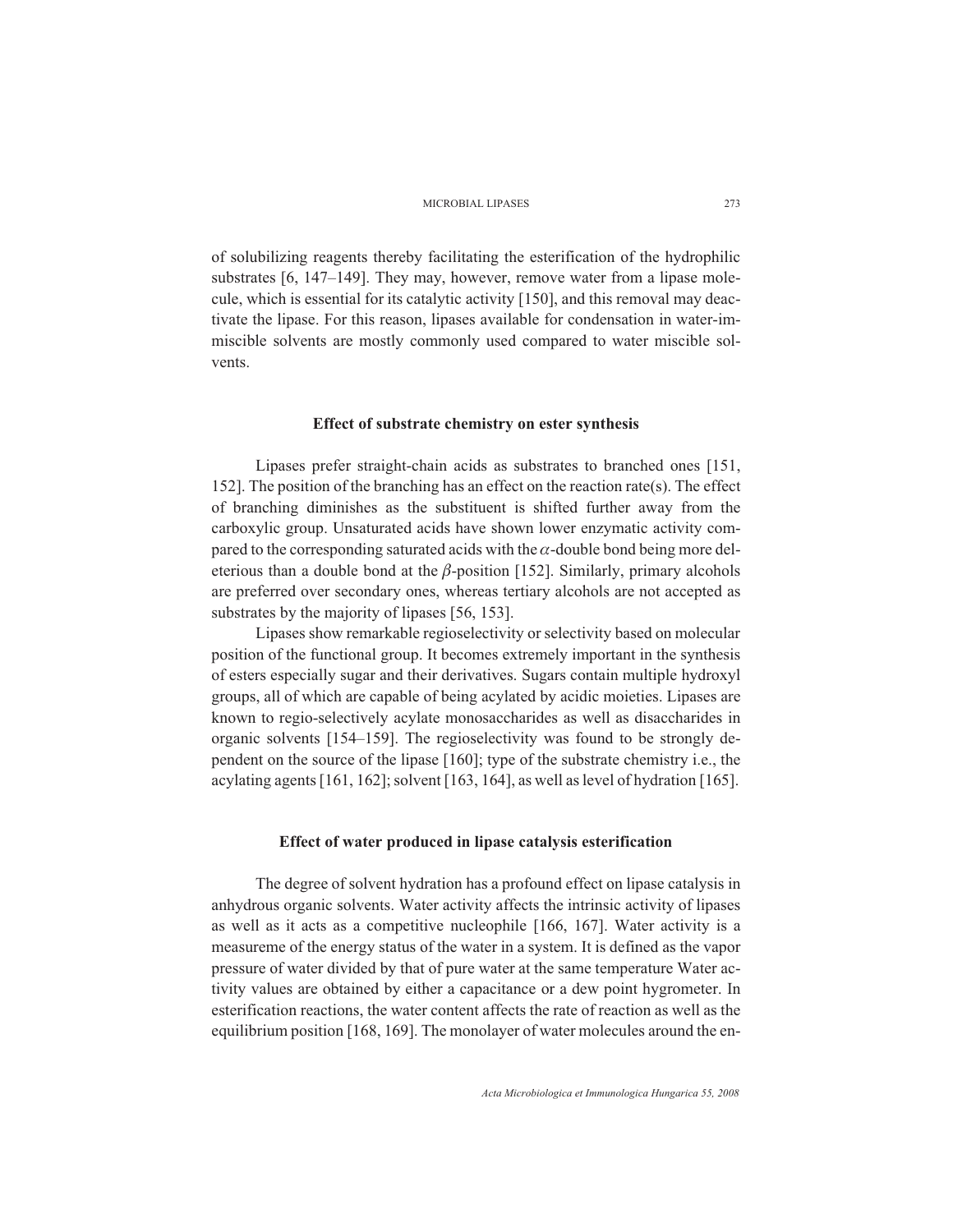zyme molecule is essential for activity. Enzymatic activity increases very rapidly with the addition of small amounts of water to the organic media [79, 80].

The enzymatic activity in anhydrous solvents may be correlated to the thermodynamic activity *(aw)* rather than to the concentration of water [170, 171]. This is readily seen from the effect of water content on catalytic activity of lipase. The lipase showed a similar optimum at thermodynamic water activity of about 0.55 when used in solvents ranging from hexane to pentanone. The optimum varied widely in terms of total water content. Water activity fails to predict the critical hydration level for enzyme activity in polar organic solvents [172]. Thus, enzymatic activity can be correlated with water activity *(aw)* only for water-immiscible organic solvents. Lipases from different microbial sources show widely varying optimum aw ranging from 0.3 to 1.0 [166]. The optimum aw also depends on the type of support used for immobilization for a given lipase in a given solvent. The reaction rates for lipase catalysis in organic media show a similar dependence on water activity irrespective of the support used [173]. Thus, the optimum water requirement is dictated by the biological source of the enzyme, the organic solvent and the type of support used.

#### **Water control in lipase catalysis esterification reaction**

It is pertinent to perform lipase catalysis in organic solvents at an optimal hydration level. Salt hydrates, pervaporation, saturated salt solutions and molecular sieves check the control of water content during lipase catalysis in organic solvents.

Salt hydrates maintain the water activity *(aw)* of the organic systems used for reverse hydrolysis reactions by undergoing transition between their various states of hydration [174–176]. Similarly, other salt hydrate pairs can be chosen to maintain the thermodynamic water activity at the desired level.

The esterification reaction can be carried out in a membrane reactor with the reaction mixture on one side of the membrane and air, used as an extractive medium for water removal, on the other side [177]. Selective pervaporation of the reaction water through the membrane was achieved by using a suitable membrane [178]. The air re-circulated through the reactor condensed out the permeated water. Water-activity control can be achieved by controlling the temperature of the condenser. This method effectively esterified oleic acid with *n*-butanol in the presence of Lipozyme in isooctane using the cellulose acetate membrane [179]. A modification of this technique employed a hollow-fiber membrane reactor with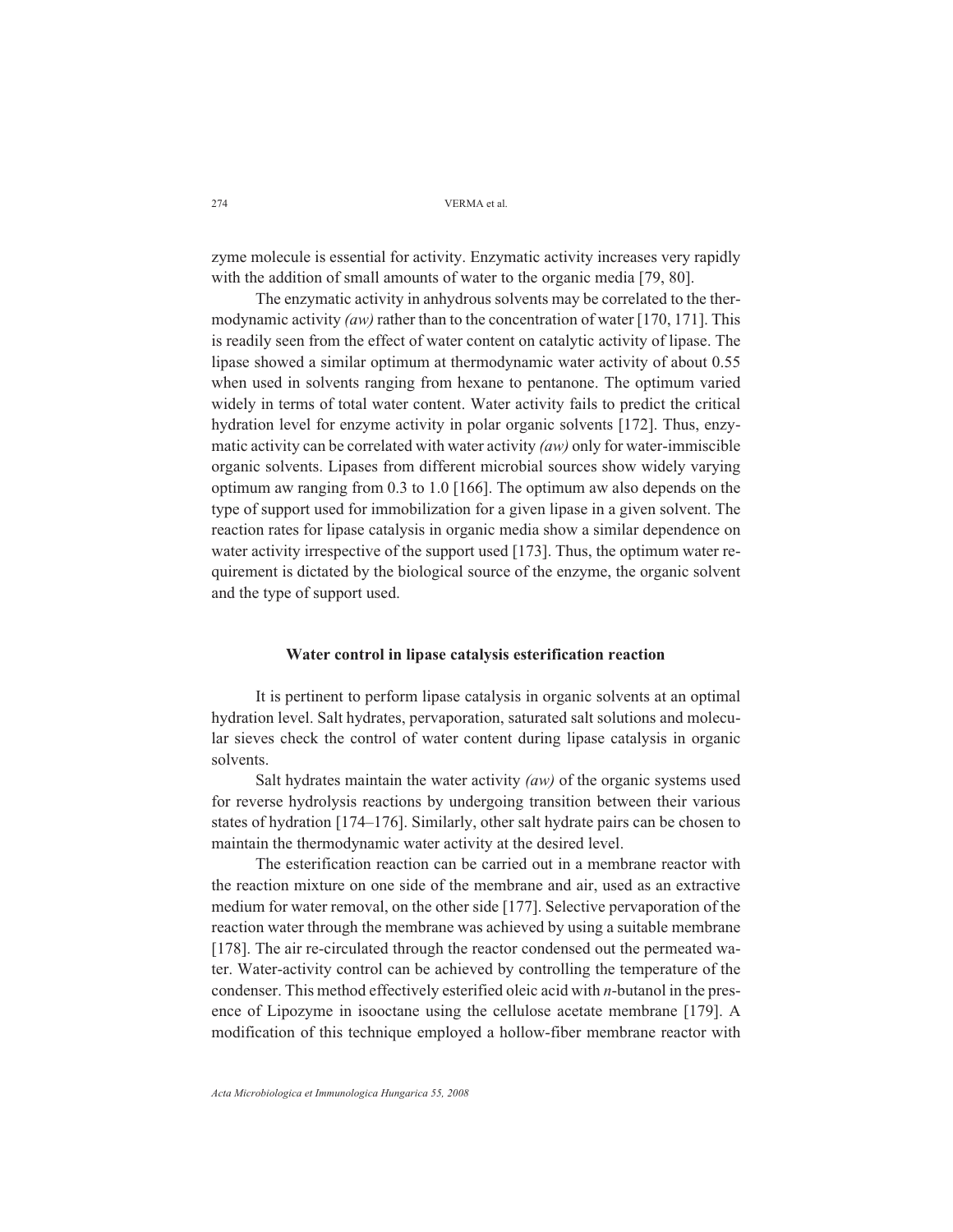reaction mixture on the lumen side and controlled humidity air on the shell side [180].

Saturated salt solutions have a fixed thermodynamic activity at a given temperature. Water activity in an organic solvent can be adjusted by equilibrating with a saturated salt solution via vapor-phase equilibria [181, 182]. Water-producing or water-consuming reactions can be performed in chambers of controlled water activity using these saturated salt solutions [182]. Such systems have limitations on the rate of transfer of water and hence are not suitable for fast reactions. A method has been developed where water activity is controlled by circulation of a saturated salt solution through silicone tubing that is submerged in the reaction medium [183, 184]. The silicone membranes are permeable to water vapors and impermeable to ions. Thus, water and organic substances are only transferred through them. Mass-transfer properties for different types of silicone tubing have been characterized for a water-activity-controlling system in organic solvents using saturated salt solutions [185]. A modification of this technique-involved circulation of a saturated salt solution through microporous hollow-fiber polypropylene membranes while the reaction medium is circulated on the shell side [186].

Water formed by condensation exists in fluid and acts as a substrate for the hydrolysis reaction when the reaction is performed in a water miscible solvent [187, 188]. Therefore, elimination of water by desiccant/molecular sieves/ silica gel is quite effective for increasing the conversion in lipase-catalyzed condensation reaction  $[6, 189-191]$ . The quantitative relationship between the equilibrium conversion and the concentration of molecular sieves was discussed using adsorption isotherm of water onto molecular sieves, the apparent reaction constant, the solubility of a hydrophilic substrate in the solvent and the mass balance equation in terms of water were taken into consideration to obtain the criterion. Although the addition of a molecular sieve or silica gel usually improves the equilibrium conversion in many cases, little effect or negative effects were also reported such as the formation of diesters and the degradation of unstable substrates [188, 191]. Therefore, an appropriate combination of solvent and the amount of desiccant should exist for improvement of the equilibrium conversion in a lipase-catalyzed condensation.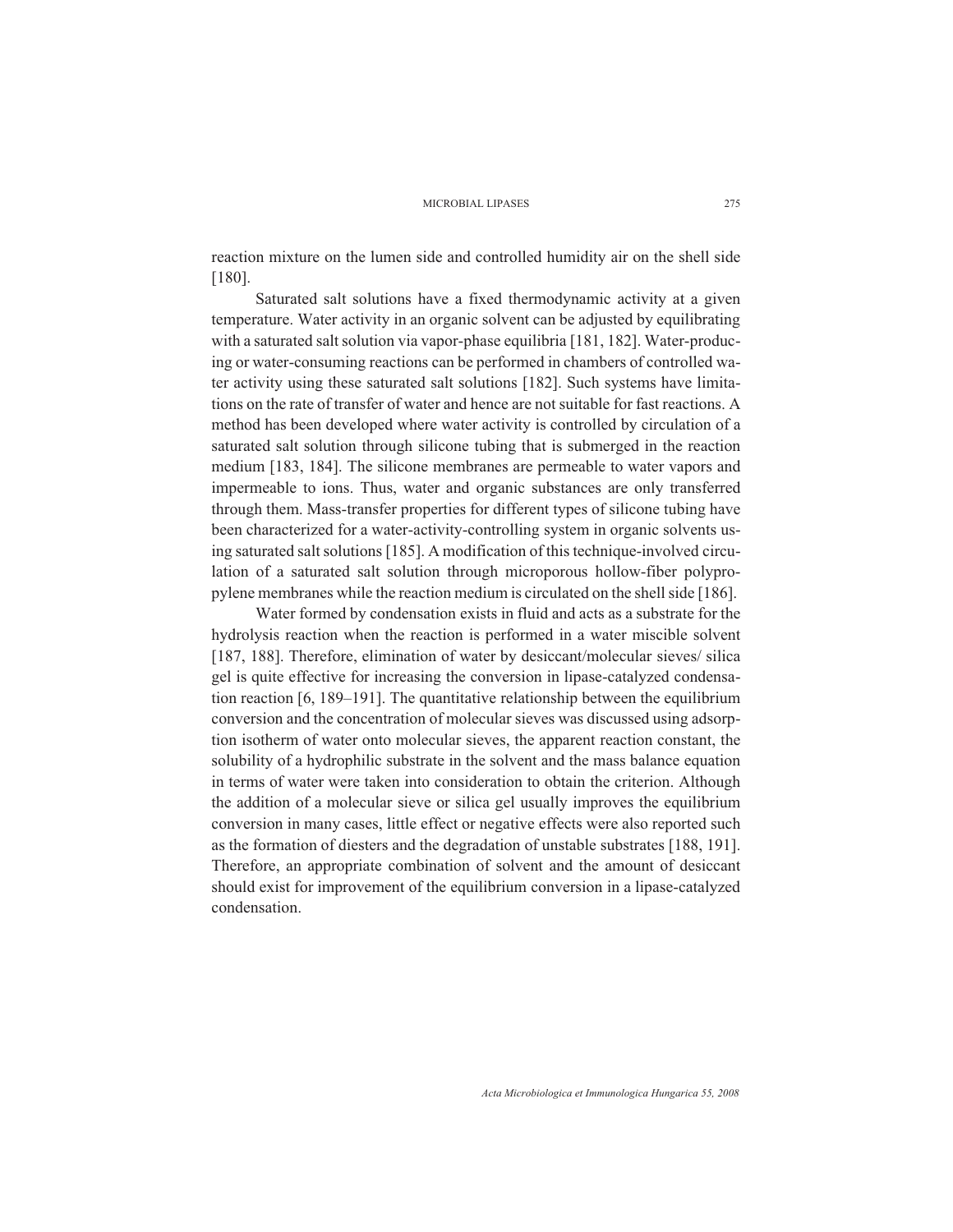# **Advances in catalysis by lipases in organic solvents**

#### *Protein engineering*

Rational protein engineering through mutagenesis and directed evolution has provided a new and valuable tool for improving or adapting enzyme properties to the desired requirements. The upcoming trend to access a novel natural sequenced space, via the direct cloning of metagenomic DNA, is significantly contributing to the screening and identification of hitherto unexplored microbial consortia for valuable biocatalysts. Thus, the modern methods of genetic engineering combined with an increasing knowledge of structure and function are allowing further adaptation to industrial needs and exploration of novel applications.

## *Directed evolution of lipase*

Directed evolution was used to lipase properties like the modification of stability, activity and specificity. Directed evolution in combination with appropriate screening systems will be used extensively as a novel approach to develop lipases with high stability and enantioselectivity. It was used for the creation of enantioselective catalysts for organic synthesis in the field of lipase research. *Pseudomonas aeruginosa* lipase was made to evolve towards a model substrate, 2-methyldecanoic acid p-NPP ester, to yield a lipase mutant showing >90% enantiomeric excess, as compared to the 2% of the wild-type lipase [192, 193]. *Bacillus subtilis* lipase developed to a catalyst of the asymmetric hydrolysis of meso-1, 4-diacetoxy-2-cyclopentene, with the formation of chiral alcohols [194]. Homologous lipases from *Candida antarctica, Hyphozyma* sp., *Cryptococcus tsukubaensis* become more stable and active toward 3-(3',4'-dichlorophenyl) glutarate [195–197]. Increased phospholipase activity was achieved through directed evolution in the cases of *Staphylococcus aureus* [198] and *Bacillus thermocatenulatus* lipases [199].

# *Metagenome approach for efficient lipase mediated catalysis*

On average, the vast majority of microbes present in a single environmental niche are not culturable and less than 1% of them has ever been identified in the laboratory [200]. An alternative approach is to make use of the genetic diversity of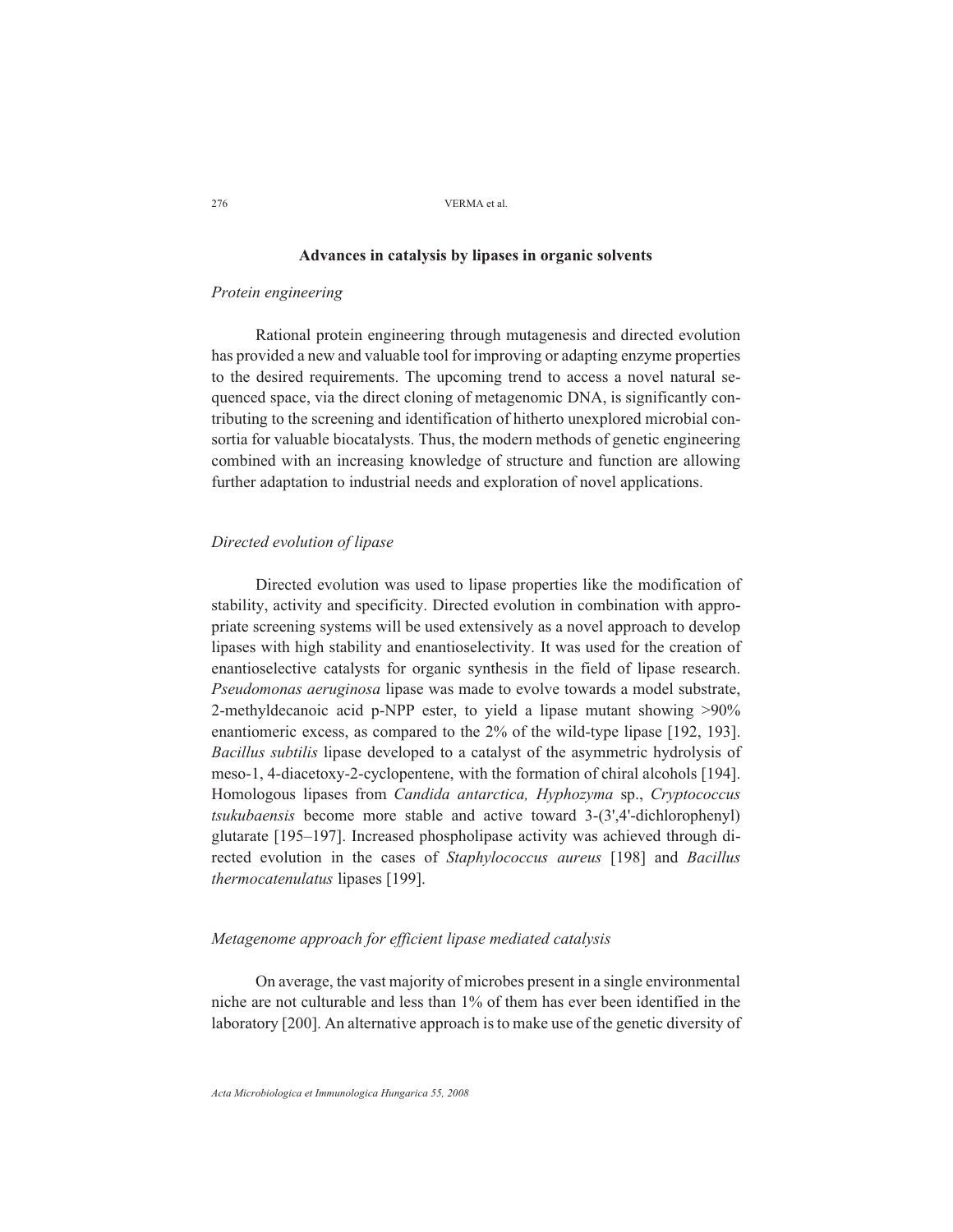the microorganisms in a certain environment (the so-called "metagenome") to detect new or improved genes and gene products for biotechnological purposes [201]. Environmental DNA libraries were prepared from three different soil samples for genes conferring lipolytic activity on *E. coli* clones and identified four clones harboring hyper-lipase activities [201].

A PCR method suitable for the isolation of lipase genes directly from environmental DNA, using primers designed on the basis of lipase consensus sequences has been described [202]. Thus, today there is an ample need to develop production and downstream-processing systems that are cost-effective, simple and not time-consuming. The growing demand for lipases has shifted the trend towards prospecting for novel lipases, improving the properties of existing lipases for established technical applications and producing new enzymes tailored for entirely new areas of application. The number of novel microbial lipases being cloned and biochemically characterized is currently on the rise.

#### *Current status of esters production using lipases*

Esters have important industrial uses as well as biological and medical uses. Biocompatibility, biodegradability, and environmental acceptability of biotechnically produced polyesters are desired properties in agricultural and medical applications [203]. Many pharmaceutical companies are currently using microbial lipases worldwide for the preparation of optically active intermediates on a kilogram scale [5]. Sucrose esters are the most developed carbohydrate esters among carbohydrate fatty acid esters being produced at a rate of about 4000 Tm/year [204]. The fatty acid esters of sorbitol are the second largest class of carboxylic acid esters among fatty acid esters of sugars and sugar alcohols employed as surfactants [6].

Limited studies have been made on large-scale synthesis of esters through lipase catalysis synthesis in organic solvents [205, 206]. These studies would be helpful in potential commercialization of the enzymatic esterification processes. Scaled-up lipase-catalyzed synthesis of (Z)-3-hexen-1-yl acetate in hexane from laboratory scale  $(3-5 g)$  to pilot scale  $(1-5 kg)$  was reported [206]. A similar study for synthesis of ethyl stearate was also reported [205]. Investigation in large-scale production for oleyl oleate, a liquid wax ester was performed in batch mode of stirred tank reactor (STR) with a multi-bladed impeller [34].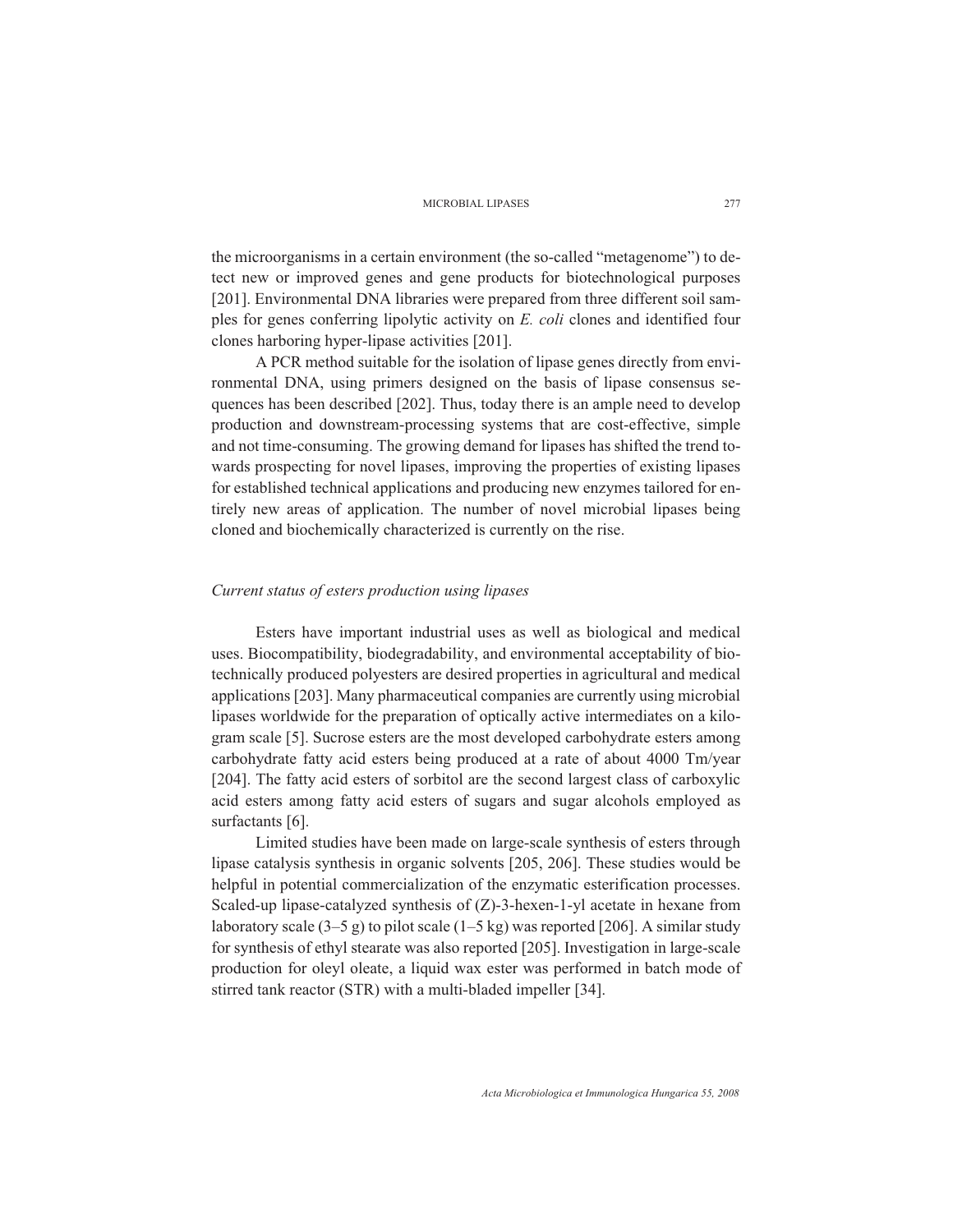# **Conclusions**

Lipase catalysis in nonaqueous media significantly extends conventional aqueous-based biocatalysis. However, stability of lipase in organic media, its optimal solubilization in organic solvents, enhanced stability and control of water activity during bioconversion are the important parameters that govern the activity and performance of lipases in organic media. The phenomenal exponential increase in the use of lipases in biotechnology in comparison to other hydrolytic enzymes indicates the growing demand for and applications of lipase, especially in making fine chemicals. This review reported on the recent developments in the properties and applications of lipase catalysis in non-aqueous media. Recent examples of relevant applications are discussed that highlighted both the controlling variables of lipase catalysis in non-aqueous media as well as the potential of new technologies in biocatalysis.

### **Acknowledgements**

The financial support in the form of a Senior Research Fellowship (SRF) given by Department of Biotechnology, Ministry of Science & Technology, Government of India, New Delhi to one of the authors (Madan Lal Verma) is thankfully acknowledged. The authors also acknowledge thankfully the Bioinformatics Centre, H. P. University, Shimla for offering the web resource facility.

# **References**

- 1. Sharma, R., Chisti, Y., Banerjee, U. C.: Production, purification, characterization and applications of lipases. Biotechnol Adv **19,** 627–662 (2001).
- 2. Bornscheuer, U. T., Bessler, C., Srinivas, R., Krishna, S. H.: Optimizing lipases and related enzymes for efficient application. Trends Biotechnol **20,** 433–437 (2002).
- 3. Gupta, R., Gupta, N., Rathi, P.: Bacterial lipases: An overview of production, purification and biochemical properties. Appl Microb Biotechnol **64,** 763–781 (2004).
- 4. Gupta, M. N., Roy, I.: Enzymes in organic media: Forms, functions and applications. Eur J Biochem **271,** 2575–2583 (2004).
- 5. Hasan, F., Shah, A. A., Hameed, A.: Industrial applications of microbial lipases. Enzyme Microb Technol **39,** 235–251 (2006).
- 6. Arcos, J. A., Bernabe, M., Otero, C.: Quantitative enzymatic production of 6-O-acylglucose esters. Biotechnol Bioeng **57,** 505–509 (1998).
- 7. Kichner, G., Scollar, M. P., Klibanov, A. M.: Resolution of racemic mixtures via lipase catalysis in organic solvents. J Am Chem Soc **107,** 7072–7076 (1985).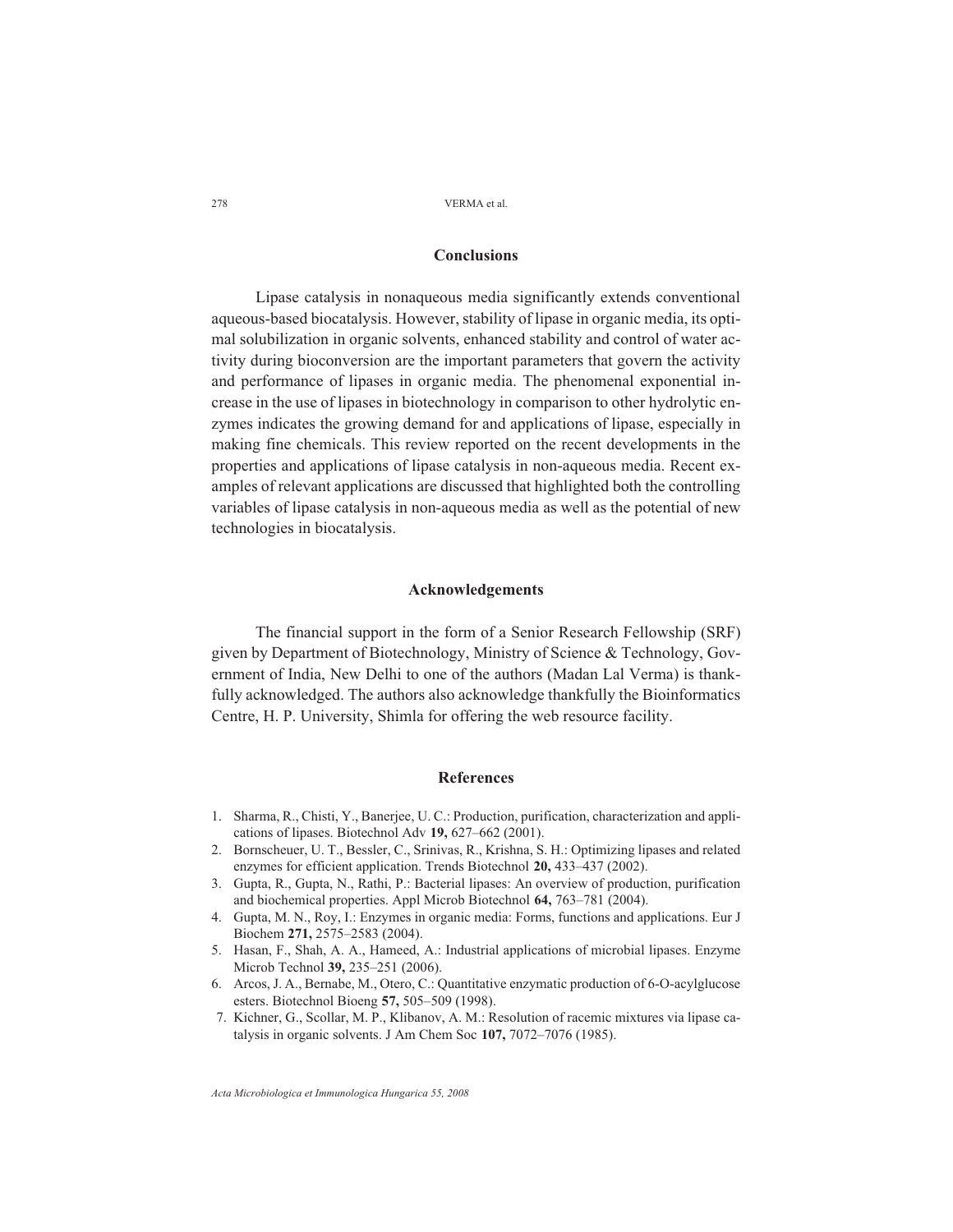- 8. Sheldon, R.: Catalytic reactions in ionic liquids. Chem Commun 23, 2399–2407 (2001).
- 9. Inada, Y., Nishimura, H., Takahashi, K., Yoshimoto, T., Saha, A. R., Saito, Y.: Ester synthesis catalyzed by polyethylene glycol-modified lipase in benzene. Biochem Biophy Res Commun **122,** 845–890 (1984).
- 10. Macrae, A. R.: Tailored triacylglycerols and esters. Biochem Sot Trans **17,** 1146–l148 (1989).
- 11. Shimada, Y., Hirota, Y., Baba, T., Sughara, A., Moriyama, S., Tominaga, Y., Terai, T.: Enzymatic synthesis of steryl esters of polyunsaturated fatty acids. JAOCS **76,** 713–716 (1999).
- 12. Bauer, A. R., Garbe, D., Surgurg, H.: In Common Fragrance and flavour materials. 2nd revised edition, VCH, New York, pp. 67–81 (1990).
- 13. Gandhi, N. N., Sawant, S. B., Joshi, J. B.: Specificity of a lipase in ester synthesis: Effect of alcohol. Biotechnol Prog **11,** 282–287 (1995).
- 14. Guardia, T., Rotelli, E. A., Juarez, A. O., Pelzer, L. E.: Anti-inflammatory properties of plant flavonoids: Effects of rutin, quercetin and hesperidin on adjuvant arthritis in rat. Farmaco **56,** 683–687 (2001).
- 15. Gao, C., Mayon, P., MacManus, D. A., Vulfson, E. N.: Novel enzymatic approach to the synthesis of flavonoid glycosides and their esters. Biotechnol Bioeng **71,** 235–243 (2001).
- 16. Tapiero, H., Tew, K. D., Nguyen, B. G., Mathe, G.: Polyphenols: Do they play a role in the prevention of human pathologies? Biomed Pharmaco **56,** 200–207 (2002).
- 17. Chang, S. W., Shaw, J. F., Yang, K. H., Shih, I. L., Hsieh, C. H., Shieh, C. J.: Optimal lipase-catalyzed formation of hexyl laurate. Green Chem **7,** 547–551 (2005).
- 18. Marshall, D. L., Bullerman, L. B.: Antimicrobial properties of sucrose esters. In: Akoh CC, Swanson BG, editors. Carbohydrate polyesters as fat substitutes. New York: Marcel Dekker; pp. 149–167 (1994).
- 19. Okabe, S., Saganuma, M., Tada, Y., Ochiai, Y., Sueoka, E., Kohya: Disaccharide esters screened for inhibition of tumor necrosis factor- $\alpha$  release are new anticancer agents. Jpn J Cancer Res **90,** 669–676 (1999).
- 20. Watanabe, Y., Miyawaki, Y., Adachi, S., Nakanishi, K., Matsuno, R.: Synthesis of lauroyl saccharides through lipase-catalyzed condensation in microaqueous water-miscible solvents. J Mol Catal B: Enzyme **10,** 241–247 (2000).
- 21. Devulapalle, K. S., Gomez de Segura, A., Ferrer, M., Alcalde, M., Moose, G., Plou, F. G.: Effect of carbohydrate fatty acid esters on *Streptococcus sobrinus* and glucosyltransferase activity. Carbohydr Res **339,** 1029–1034 (2004).
- 22. Song, Z., Li, S., Chen, X., Liu, L., Song, Z.: Synthesis of insecticidal sucrose esters. Forestry Stud China **8,** 26–29 (2006).
- 23. Angello, A. J., Vercellotti, J. R.: Phospholipids and fatty acid esters of alcohols. In: Charalambous, G., Doxastakis, G. (Eds.), Food Emulsifier Chemistry, Technology, Functional Properties and Applications. Elsevier Publications, Amsterdam (1989).
- 24. Gargouri, M., Drouet, P., Legoy, M. D.: Synthesis of a novel macrolactone by lipase-catalysed intra-esterification of hydroxy-fatty acid in organic media. J Biotechnol **92,** 259–266 (2002).
- 25. Foti, M., Piattelli, M., Tiziana, Baratta, M., Ruberto, G.: Flavonoids, coumarins, and cinnamic acids as antioxidants in a micellar system: Structure-activity relationships. J Agric Food Chem **44,** 497–501 (1996).
- 26. Cao, C., Sofic, E., Prior, R. L.: Antioxidant and prooxidant behavior of flavonoids: Structure-activity relationships. Free Radic Biol Med **22,** 749–760 (1997).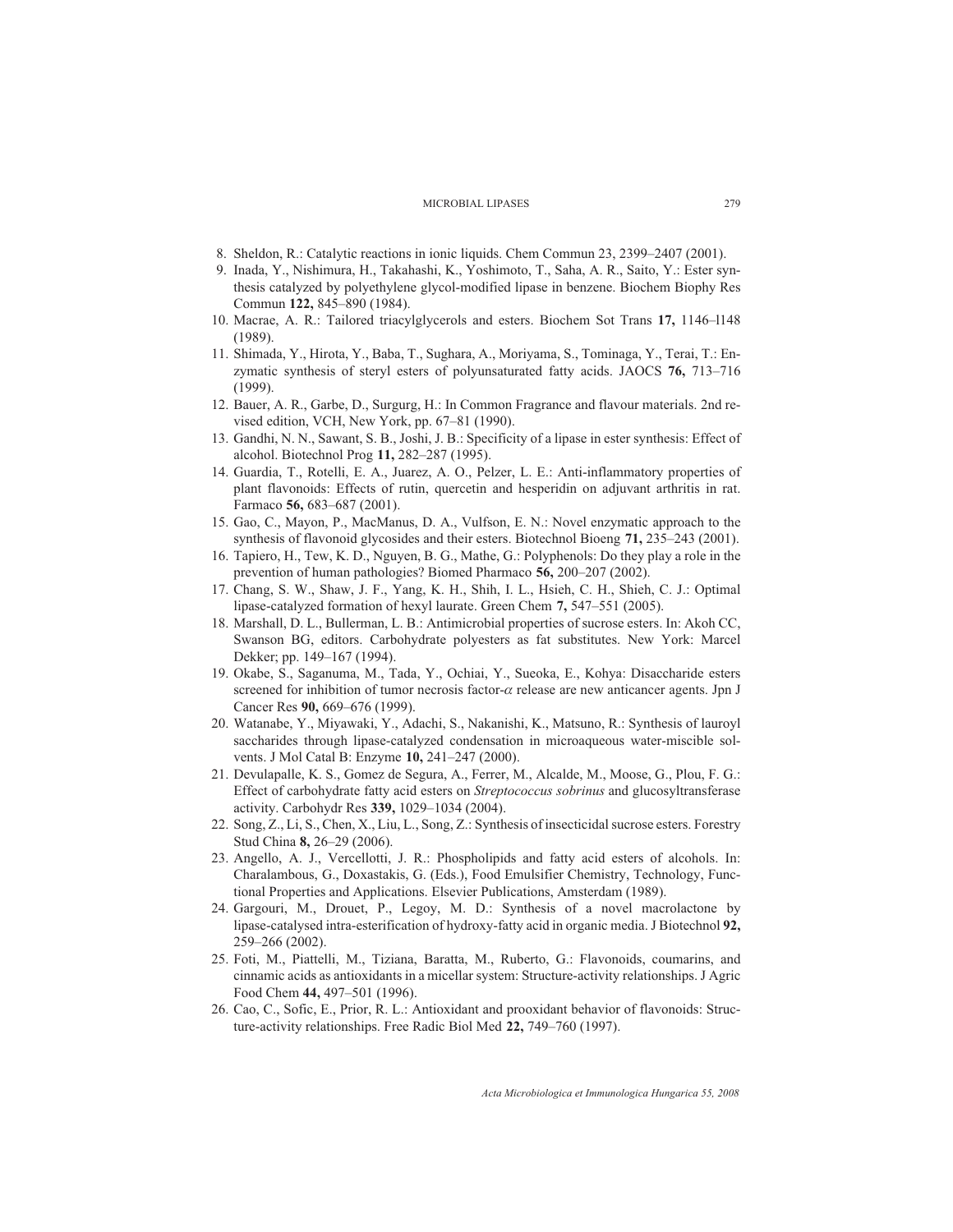- 27. Arora, A., Nair, M. G., Gale, M.: Structure activity relationships for antioxidant activities of a series of flavonoids in a liposomal system. Free Radic Biol Med **24,** 1355–1363 (1998).
- 28. Harborne, J. B., Williams, C. A.: Advances in flavonoid research since 1992. Phytochem **55,** 481–504 (2000).
- 29. Havsteen, B. H.: The biochemistry and medical significance of the flavonoids. Pharmacol Ther **96,** 67–202 (2002).
- 30. Tamura, M., Shoji, M., Nakatsuka, T., Kinomura, K., Okai, H., Fukui, S.: Methyl 2,3-di-  $(L-\alpha$ -amimobutyryl)- $\alpha$ -D-glucopyranoside, a sweet substance and tastes of related compounds of neutral amino acids and d-glucose derivatives. Agric Biol Chem **49,** 2579–2586 (1985).
- 31. Kirk, O., Bjorkling, F., Godfredsen, S. E., Larsen, T. S.: Fatty acid specificity in lipase catalyzed synthesis of glucoside esters. Biocatalysis **6,** 127–134 (1992).
- 32. Zaks, A., Dodds, D. R.: Applications of biocatalysts and biotransformations to the synthesis of pharmaceuticals. Drug Dev Today **2,** 513–531 (1997).
- 33. Pandey, A., Benjamin, S., Soccol, C. R., Nigam, P., Krieger, N., Soccol, V. T.: The realm of microbial lipases in biotechnology. Biotechnol Appl Biochem **29,** 119–131 (1999).
- 34. Radzi, S. M., Basri, M., Salleh, A. B., Ariff, A., Mohammad, R., Rahman, M. B. A., Rahman, R. N. Z. R. A.: Large-scale production of liquid wax ester by immobilized lipase. J Oleo Sci **54,** 4203–4209 (2005).
- 35. Jaeger, K-E., Reetz, M. T.: Microbial lipases form versatile tools for biotechnology. Trends Biotechnol **16,** 396–403 (1998).
- 36. Jaeger, K-E., Eggert, T.: Lipases for biotechnology. Curr Opin Biotechnol **13,** 390–397 (2002).
- 37. Saxena, R. K., Gosh, P. K., Gupta, R., Davidson, W., Sheba, Bradoo, S., Gulati, R.: Microbial lipases: Potential biocatalysts for the future industry. Curr Sci **77,** 101–115 (1999).
- 38. Compton, D. L., Laszlo, J. A., Berhow, M. A.: Lipase-catalyzed synthesis of ferulate esters. J Am Oil Chem Soc **77,** 513–519 (2000).
- 39. KinChor, K., Yi, O. S.: Ferulic acid: pharmaceutical functions, preparation and applications in foods. J Sci Food Agric **84,** 1261–1269 (2004).
- 40. Tang, L. H., Zhang, H., Shehate, M. M., Sun, Y. F.: A kinetic study of the synthesis of ascorbate fatty acid esters catalysed by immobilized lipase in organic media. Biotechnol Appl Biochem **32,** 35–39 (2004).
- 41. Song, Q. X., Wei, D. Z., Zhou, W.Y., Xu, W. Q., Yang, S. L.: Enzymatic synthesis and biological effect of unsaturated fatty acid ester of L-ascorbic acid. Biotechnol Lett **26,** 1777–1780 (2004).
- 42. Villeneuve, P., Turon, F., Caro, Y., Escottier, R., Barea, B., Barouh, B., Lago, R., Plombo, G., Pina, M.: Lipase-catalyzed synthesis of canola phyosterols oleate esters as cholesterol lowering agents. Enzyme Microb Technol **37,** 150–155 (2005).
- 43. Lee, G. S., Widjaja, A., Ju, Y. H.: Enzymatic synthesis of cinnamic acid derivatives. Biotechnol Lett **28,** 81–85 (2006).
- 44. Gandhi, N. N., Patil, N. S., Sudhirprakash, B., Sawant, S. B., Joshi, J. B.: Lipase-catalyzed esterification. Catal Rev-Sci Eng **42,** 439–480 (2000).
- 45. Kanwar, S. S., Sharma, C., Verma, M. L., Chauhan, S., Chimni, S. S., Chauhan, G. S.: Short-chain ester synthesis by trans-esterification employing poly (MAc-*co*-DMA*cl*-MBAm)-hydrogel-bound lipase of *Bacillus coagulans* MTCC-6375. J Appl Polym Sci DOI: 10.1002/app.25320 (2007b).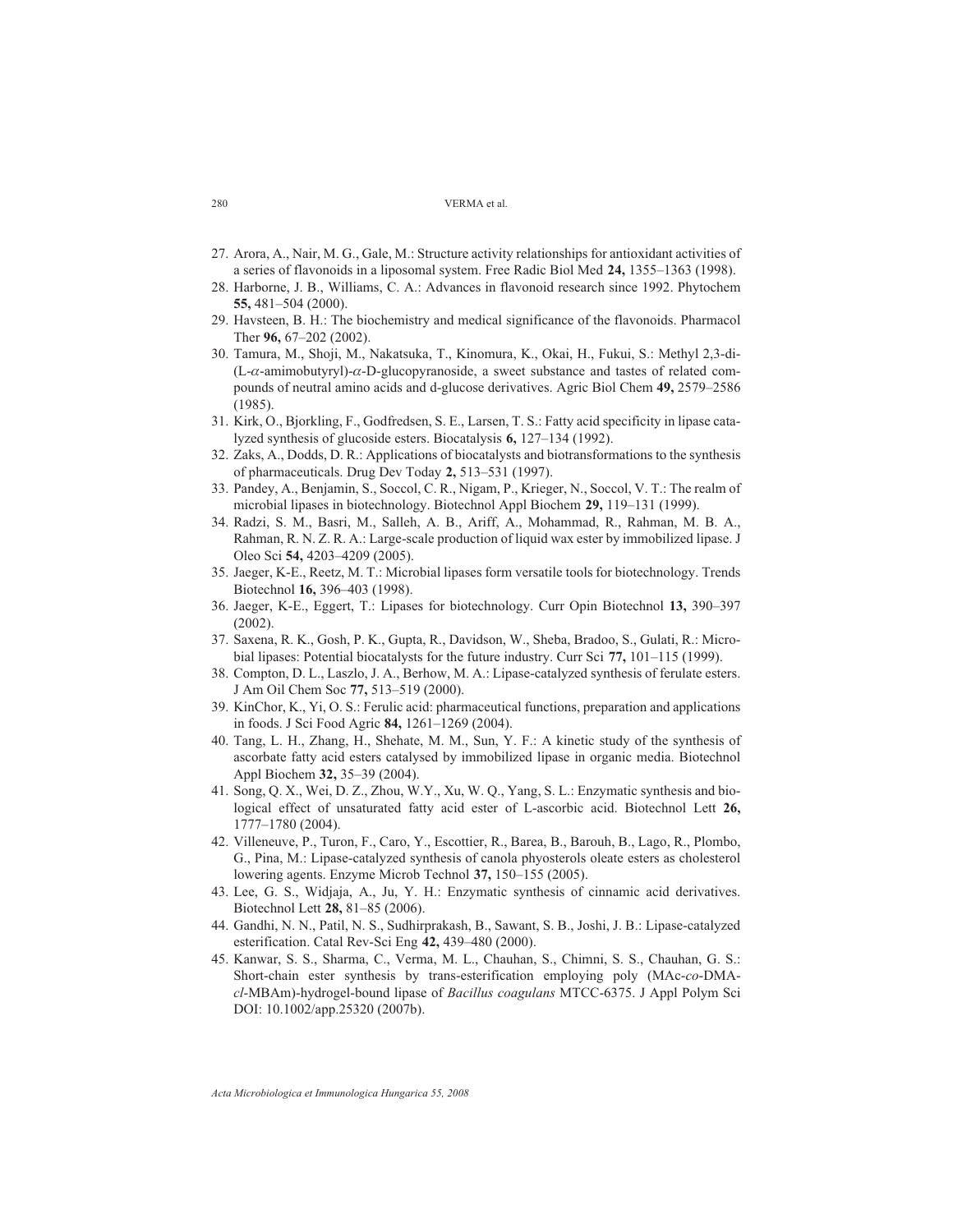- 46. Linko, Y. Y., Lamsa, M., Wu, X., Uosukainen, E., Seppala, J., Linko, P.: Biodegradable products by lipase biocatalysis. J Biotechnol **66,** 41–50 (1998).
- 47. Kobayashi, T., Adachi, S.: Reaction equilibrium for lipase-catalyzed codensation in organic solvent system. Biotechnol Lett **26,** 1461–1468 (2004).
- 48. Pahujani S, Shukla SK, Bag BP, Kanwar SS, Gupta R (2008) Application of lipase immobilized on nylon-6 for the synthesis of butyl acetate by transesterification reaction in n-heptane. J Appl Polym Sci DOI 10.1002/app.25323.
- 49. Berger, B., Faber, K.: Immunization of lipase against acetaldehyde emerging in acyl transfer reactions from vinyl acetate. J Chem Soc Chem Commun 1198–1200 (1991).
- 50. Ferrer, M., Cruces, M. A., Bernabé, M., Ballesteros, A., Plou, F. J.: Lipase-catalyzed regioselective acylation of sucrose in two solvent mixtures. Biotechnol Bioeng **65,** 10–16 (1999).
- 51. Park, O. J., Kim, D. Y., Dordick, J. S.: Enzyme-catalyzed synthesis of sugar-containing monomers and linear polymers. Biotechnol Bioeng **70,** 208–216 (2000).
- 52. Maugard, T., Tudella, J., Legoy, M. D.: Study of vitamin ester synthesis by lipase-catalyzed transesterification in organic media. Biotechnol Prog **16,** 358–362 (2000).
- 53. Li, Y., Rethwisch, R. G.: Quantitative production of alpha-methyl glucoside acrylate using *Candida antarctica* lipase in acetone. Biotechnol Bioeng **79,** 15–22 (2002).
- 54. Hazarika, S., Goswami, P., Dutta, N. N.: Lipase catalyzed transesterification of 2-*o*-benzylglycerol with vinyl acetate: solvent effect. Chem Eng J **94,** 1–10 (2003).
- 55. Yadav, G. D., Trivedi, A. H.: Kinetic modeling of immobilized lipase catalyzed transesterification of *n*-octanol with vinyl acetate in non-aqueous media. Enzyme Microb Technol **32,** 783–789 (2003).
- 56. Borzeiz, F., Monot, F., Candecasteele, T. P.: Strategies for enzymatic esterification in organic solvents: Comparison of microaqueous, biphasic and micellar systems. Enzyme Microb Technol **14,** 791–797 (1992).
- 57. Yang, F., Russell, A. J.: A comparison of lipase-catalyzed ester hydrolysis in reverse micelles, organic solvents and biphasic system. Biotechnol Bioeng **47,** 60–67 (1995).
- 58. Krieger, N., Bhatnagar, T., Baratti, J. C., Baron, A. M., Lima, V. M. de., Mitchell, D.: Non-aqueous biocatalysis in heterogeneous solvent systems. Food Technol Biotechnol **42,** 279–286 (2004).
- 59. Halling, P. J.: Water activity in biphasic reaction systems. In: Laane, C., Tramper, J., Lilly, M. D., (Eds.), Biocatalysis in organic media. Elsevier, Amsterdam, pp. 125–132 (1987).
- 60. Dordick, J. S.: Enzymatic catalysis in monophasic organic solvents. Enzyme Microb Technol **11,** 194–211 (1989).
- 61. Arnold, F. H.: Engineering enzymes for non-aqueous solvents. Trends Biotechnol **8,** 244–249 (1990).
- 62. Klibanov, A. M.: Improving enzymes by using them in organic solvents. Nature **409,** 241–246 (2001).
- 63. Sarda, L., Desnuelle, P.: Inhibition of lipases by proteins: A kinetic study with dicarpin monolayers. Biochim Biophys Acta **30,** 513–521 (1958).
- 64. Desnuelle, P., Sarda, L., Ailhaud, G.: Inhibition of pancreatic lipase by diethylp-nitrophenyl phosphate in emulation. Biochim Biophys Acta **29,** 570–571 (1960).
- 65. Cambillau, C., van Tilbeurgh, H.: Structure of hydrolases-lipases and cellulases. Curr Opin Struct Biol **3,** 885–895 (1993).
- 66. Derewenda, Z. S., Sharp, A. M.: News from the interface: the molecular structures of triacylglyceride lipases. Trends Biochem Sci **18,** 20–25 (1993).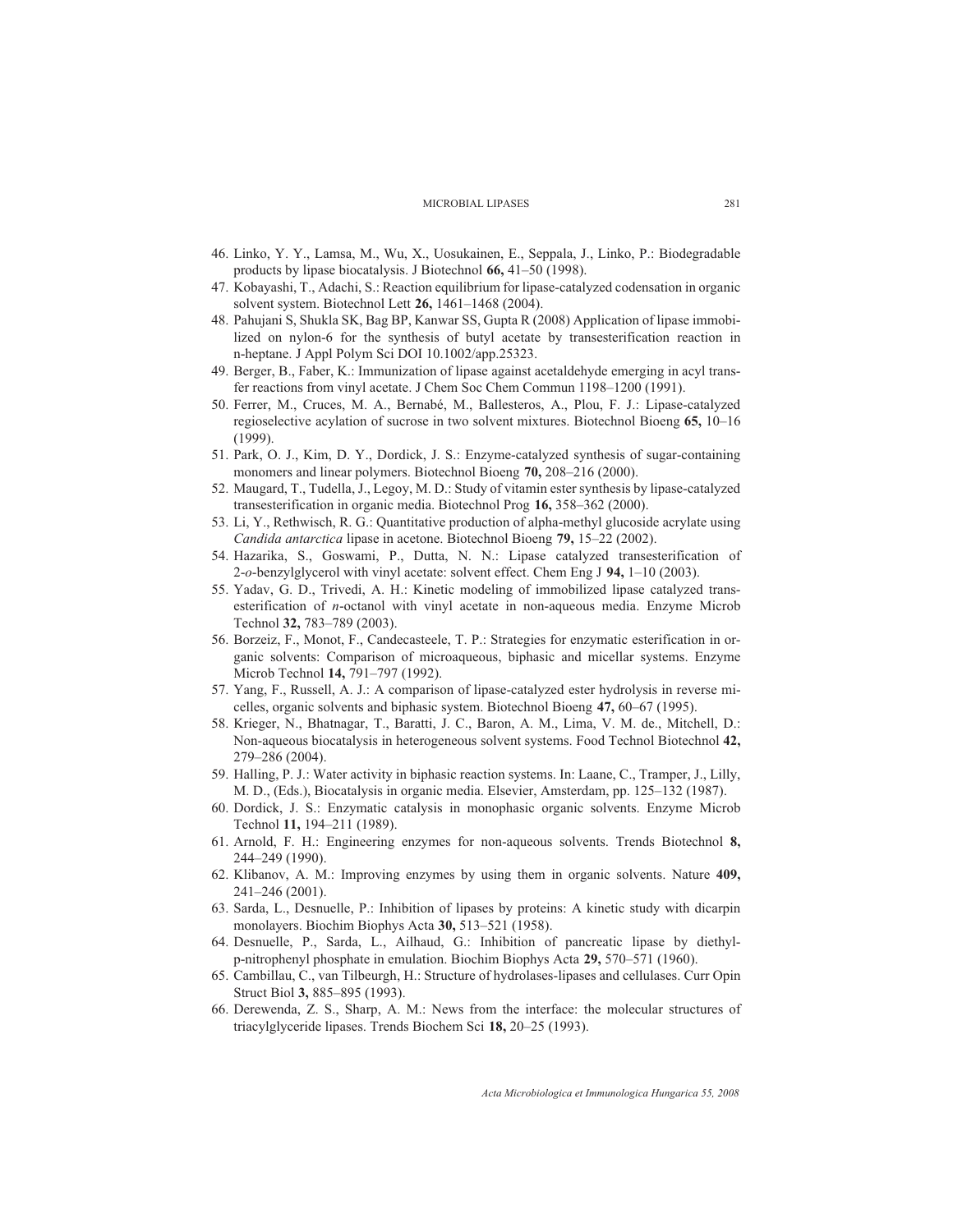- 67. Brady, L., Andrzej, M., Brzozowski, Zygmunt, S., Derewenda, Dodson, E., Dodson, G., Tolley, S., Turkenburg, P., Christiansen, L., Huge-Jensen, B., Norskov, L., Thim, L., Menge, U.: A serine protease triad forms the catalytic centre of a triacylglycerol lipase. Nature **343,** 767–770 (1990).
- 68. Schrag, J. D., Cygler, M.: A refined structure of the lipase from *Geotrichum candidum*. J Mol Biol **230,** 575–591 (1993).
- 69. Grochulski, P., Li, Y., Schrag, J. D., Bouthillier, F., Smith, P., Harrison, D., Rubin, B., Cygler, M.: Insights into interfacial activation from an open structure of *Candida rugosa* lipase. J Biol Chem **15,** 12843–12847 (1993).
- 70. Lang, D., Hoffman, B., Haalack, L., Hecht, H-J., Spener, F., Schmid, R. D., Schomburg, D.: Crystal structure of a bacterial lipase from *Chromobacterium viscosum* ATCC 6918 refined at 1.6 Å resolution. J Mol Biol **259,** 704–717 (1996).
- 71. Anthonsen, H. W., Babtista, A., Drablos, F., Martel, P., Petersen, S. B., Sebastiao, M., Vaz, L.: in Biotechnology Annual Review, Vol. I (M. R. El-Gewely, ed.), Elsevier Science, Amsterdam pp. 315–371 (1995).
- 72. Pleiss, J., Fischer, M., Peiker, M., Thiele, C., Schmid, R. D.: Lipase engineering database: Understanding and exploiting sequence-structure-function relationships. J Mol Catal B: Enzym **10,** 491–508 (2000).
- 73. Jaeger, K-E., Dijkstra, B. W., Reetz, M. T.: Bacterial biocatalysts: Molecular biology, three dimensional structures, and biotechnological applications of lipase. Annu Rev Microbiol **53,** 315–351 (1999).
- 74. Grochulski, P., Li, Y., Schrag, J. D., Cygler, M.: Two conformational states of *Candida rugosa* lipase. Protein Sci **3,** 82–91 (1994).
- 75. Louwrier, A., Drtina, G. J., Klibanov, A. M.: On the issue of interfacial activation of lipase in nonaqueous media. Biotechnol Bioeng **50,** 1–5 (1996).
- 76. Antonini, E., Carrea, G., Cremonesi, P.: Enzyme catalysed reactions in water-organic solvent two-phase systems. Enzyme Microb Technol **3,** 291–296 (1981).
- 77. Shield, J. W., Ferguson, H. D., Bommarius, A. S., Hatton, T. A.: Enzymes in reversed micelles as catalysts for organic-phase synthesis reactions. Ind Eng Chem Fundam **25,** 603–612 (1986).
- 78. Klyachko, N. L., Levashov, A. V., Kabanov, A. V., Khmelnitsky, Y. L., Martinek, K.: Catalysis by enzymes entrapped in hydrated surfactant aggregates having various structures in organic solvents. In: Gratzel M, Kalyanasundaram K (eds.), Kinetics and catalysis in microheterogeneous systems. Surfactant Science Series, vol. 38. Marcel Dekker, New York (1991).
- 79. Zaks, A., Klibanov, A. M.: Enzymatic catalysis in nonaqueous solvents. J Biol Chem **263,** 3194–3201 (1988).
- 80. Zaks, A., Klibanov, A. M.: The effect of water on enzyme action in organic media. J Biol Chem **263,** 8017–8021 (1988).
- 81. Hernaiz, M. J., Sanchez-Montero, J. M., Sinisterra, J. V.: Influence of the nature of modifier in the enzymatic activity of chemical modified semipurified lipase from *Candida rugosa*. Biotechnol Bioeng **55,** 252–260 (1997).
- 82. Wangikar, P. P., Michels, D. S., Clark, D. S., Dordick, J. S.: Structure and function of subtilisin BPN¢ solubilized in organic solvents. J Am Chem Soc **119,** 70–76 (1997).
- 83. Ito, Y., Fujii, H., Imanishi, Y.: Modification of lipase with various synthetic polymers and their catalytic activities in organic solvent. Biotechnol Prog **10,** 398–402 (1994).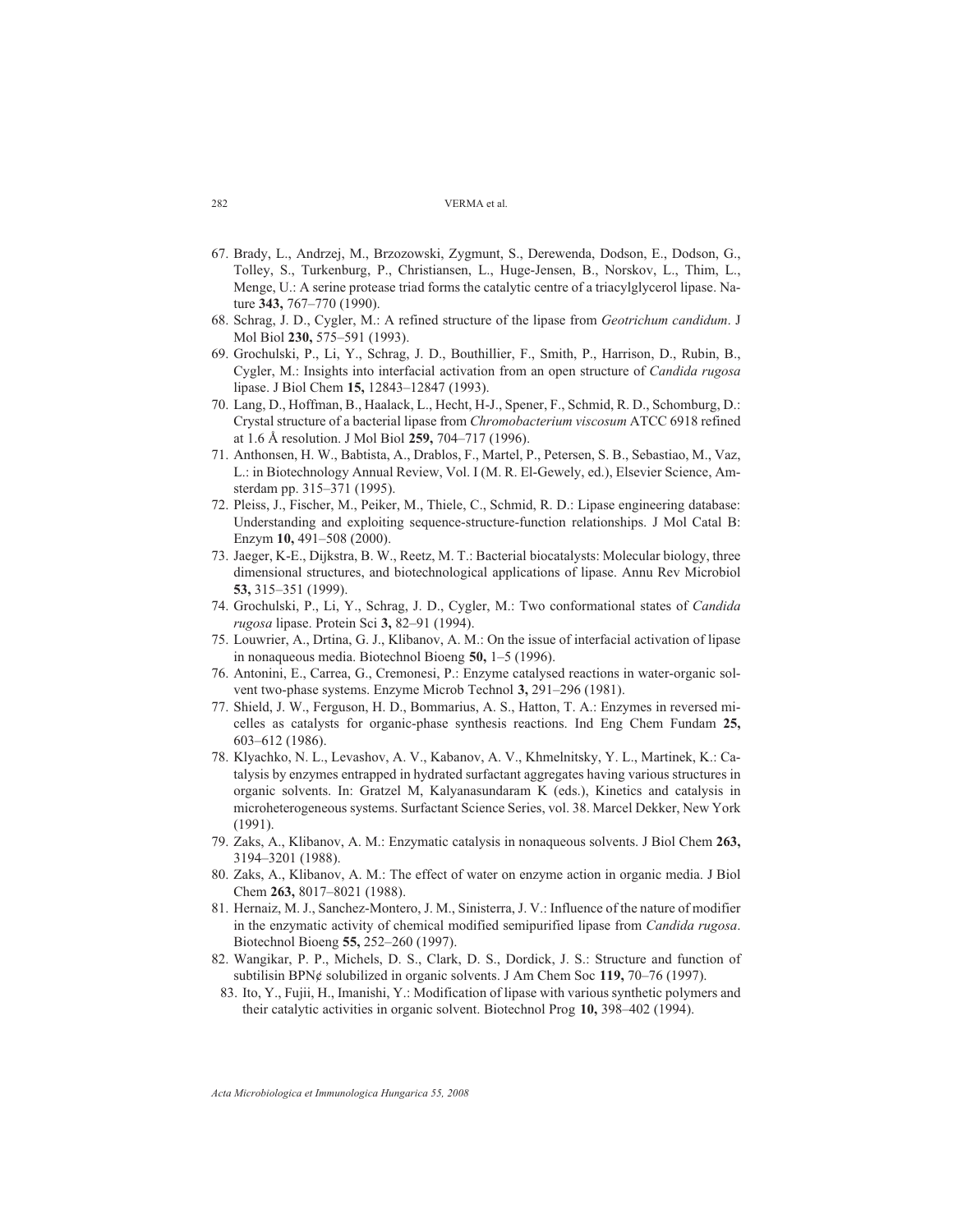- 84. Inada, Y., Mahoto, F., Sasaki, H., Kodera, Y., Hiroto, M., Nishimura, H., Matsushima, A.: Biomedical and biotechnological applications of PEG and PM-modified proteins. Trends Biotechnol **13,** 86–91(1995).
- 85. Gu, Q-M., Sih, C. J.: Improving the enantioselectivity of *C. cylindracea* lipase by chemical modification. Biocatalysis **6,** 115–126 (1992).
- 86. Calvo, M. V., Plou, F. J., Pastor, E., Ballesteros, A.: Effect of chemical modification of isoenzymes A and B from *C. rugosa* on their activity and stability. Biotechnol Lett **17,** 171–176 (1995).
- 87. Goto, M., Kamiya, N., Miyata, M., Nakashio, F.: Enzymatic esterification by surfactant-coated HL in organic media. Biotechnol Prog **10,** 263–268 (1994).
- 88. Basheer, S., Nakajima, M., Cogan, U.: Sugar ester-modified lipase for the esterification of fatty acids and long-chain alcohols. J Am Oil Chem Soc **73,** 1475–1479 (1996).
- 89. Mogi, K-I., Nakajima, M.: Selection of surfactant-modified lipases for interesterification of triglyceride and fatty acid. J Am Oil Chem Soc **73,** 1505–1512 (1996).
- 90. Kamiya, N., Goto, M.: How is enzymatic selectivity of menthol esterification catalyzed by surfactant-coated lipase determined in organic media? Biotechnol Prog **13,** 488–492 (1997).
- 91. Paradkar, V. M., Dordick, J. S.: Extraction and solubilization of chymotrypsin into isooctane in the presence of low concentrations of aerosol OT in the absence of reverse micelles. Biotechnol Bioeng **43,** 529–540 (1994).
- 92. Okazaki, S., Kamiya, N., Goto, M., Nakashio, F.: Enantioselective esterification of glycidol by surfactant-lipase complexes in organic media. Biotechnol Lett **19,** 541–543 (1997).
- 93. Russell, A. J., Klibanov, A. M.: Inhibitor-induced enzyme activation in organic solvents. J Biol Chem **263,** 11624–11626 (1988).
- 94. Affleck, R., Haynes, C. A., Clark, D. S.: Solvent dielectric effects on protein dynamics. Proc Natl Acad Sci USA **89,** 5167–5170 (1992).
- 95. Hartsough, D. S., Merz, K. M. Jr.: Protein dynamics and solvation in aqueous and nonaqueous environments. J Am Chem Soc **115,** 6529–6537 (1993).
- 96. Desai, U. R., Klibanov, A. M.: Assessing the structural integrity of a lyophilized protein in organic solvents. J Am Chem Soc **117,** 3940–3945 (1995).
- 97. Mingarro, I., Abad, C., Braco, L.: Interfacial activation-based molecular bioimprinting of lipolytic enzymes. Proc Natl Acad Sci USA **92,** 3308–3312 (1995).
- 98. Cambillau, C., van Tilbeurgh, H.: Structure of hydrolases-lipases and cellulases. Curr Opin Struct Biol **3,** 885–895 (1993).
- 99. Braco, L., Mingarro, I.: In Engineering of/with lipases (X. Malcata, ed.), Kluwer, Dordrecht, pp. 229–242 (1996).
- 100. Mingarro, I., Gonzalez-Navarro, H., Braco, L.: Trapping of different lipase conformers in water-restricted environments. Biochem **35,** 9935–9945 (1996).
- 101. Yilmaz, E.: Orlistat induced molecular bio-imprinting of microbial lipase. World J Microbiol Biotechnol **19,** 161–165 (2003).
- 102. Tsai, S. W., Dordick, J. S.: Extraordinary enantiospecificity of lipase catalysis in organic media induced by purification and catalyst engineering. Biotechnol Bioeng **52,** 296–300 (1996).
- 103. Torres, C., Otero, C.: Influence of the organic solvents on the activity in water and the conformation of *Candida rugosa* lipase: Description of a lipase-activating pretreatment Enzyme Microb Technol **19,** 594–600 (1996).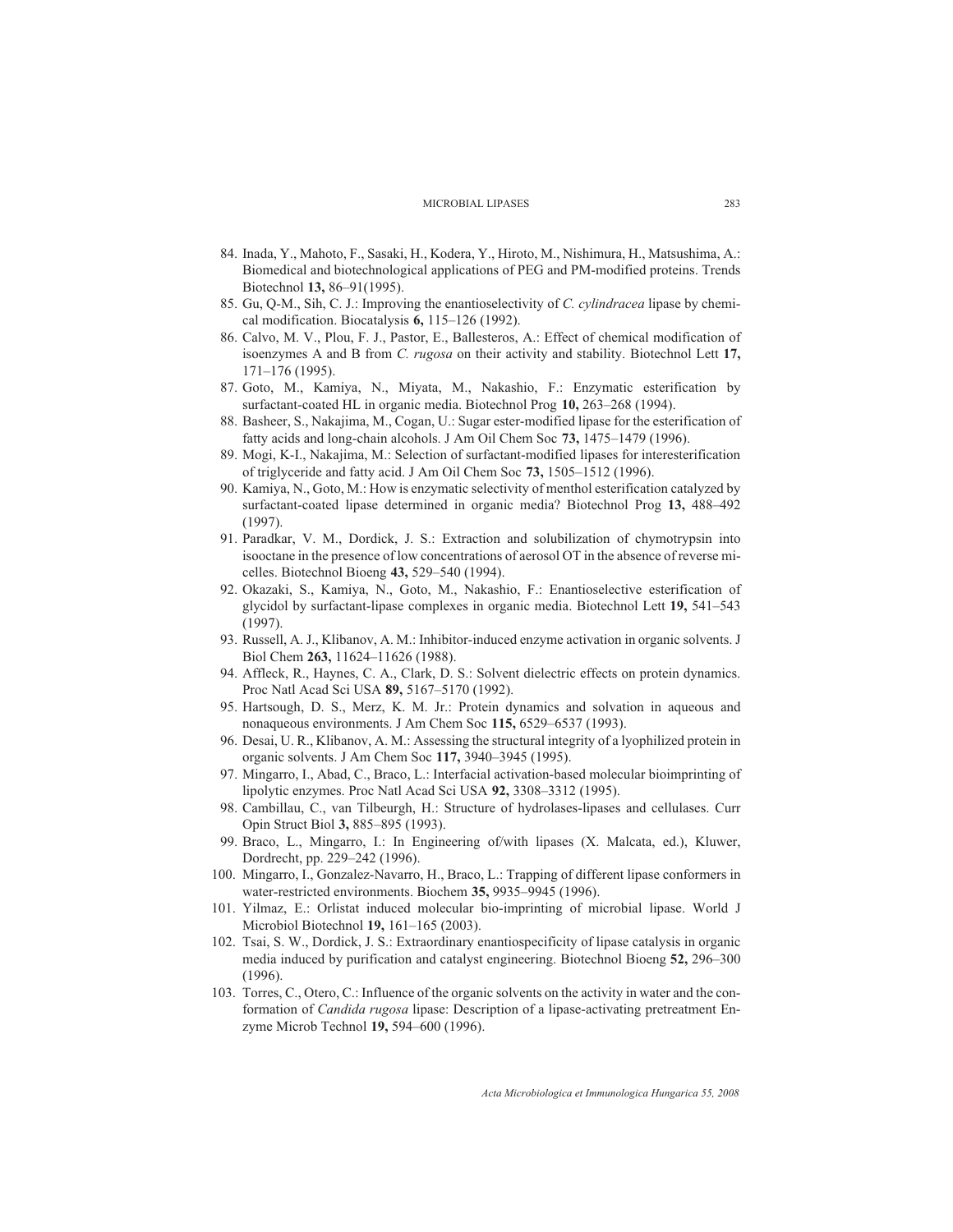- 104. Kim, J., Kim, B-G.: Effect of the hydration state of supports before lyophilization on subtilisin-A activity in organic media. Biotechnol Bioeng **50,** 687–692 (1996).
- 105. Triantafyllou, A. O., Wehtje, E., Adlercreutz, P., Mattiasson, B.: How do additives affect enzyme activity and stability in nonaqueous media? Biotechnol Bioeng **54,** 67–76 (1997).
- 106. Kanwar, S. S., Srivastava, M., Chimni, S. S., Ghazi, I. A., Kaushal, R., Joshi, G. K.: Properties of an immobilized lipase of *Bacillus coagulans* BTS-1. ACTA Microbiol et Immunol Hungarica **51,** 57–73 (2004).
- 107. Balcao, V. M., Paiva, A. L., Malcata, F. X.: Bioreactors with immobilized lipases: State of the art. Enzyme Microb Technol **18,** 392–416 (1996).
- 108. Tantrakulsiri, J., Jeyashoke, N., Krisanangkura, K.: Utilization of rice hull ash as support material for immobilization of *Candida cylindracea* lipase. J Am Oil Chem Soc **74,** 173–175 (1997).
- 109. Rosu, R., Iwasaki, Y., Shimizu, N., Doisaki, N., Yamane, T.: Intesification of lipase performance in a transesterification reaction by immobilization on  $CaCO<sub>3</sub>$  powder. J Biotechnol **66,** 51–59 (1998).
- 110. Basri, M., Harun, A., Ahmad, M. B., Razak, C. A. N., Salleh, A. B.: Immobilization of lipase on poly (N-vinyl-2-pyrrolodone-co-styrene) hydrogel. J Appl Polym Sci **82,** 1404–1409 (2001).
- 111. Harun, A., Basri, M., Ahmad, M. B., Salleh, A. B.: Enantioselective esterification reaction using immobilized *Candida rugosa* lipase on *poly* (*N*-vinyl-2-pyrrolidone-*co*-styrene) hydrogel. J Appl Polym Sci **92,** 3381–3386 (2004).
- 112. Kanwar, S. S., Kaushal, R. K., Verma, M. L., Kumar, Y., Chauhan, G. S., Gupta, R., Chimni, S. S.: Synthesis of ethyl laurate by hydrogel immobilized lipase of *Bacillus coagulans* MTCC-6375. Ind J Microbiol **45,** 187–193 (2005).
- 113. Kanwar, S. S., Verma, H. K., Kumar, Y., Chimni, S. S., Chauhan, G. S.: Effect of solvents and kinetic parameters on synthesis of ethyl propionate by *poly* (AAc-*co*-HPMA-*cl*-MBAm)-matrix immobilized lipase of *Pseudomonas aeruginosa* BTS-2. World J Microbiol Biotechnol **21,** 1037–1044 (2005).
- 114. Park, E. Y., Sato, M., Kojima, S.: Fatty acid methyl ester production using lipase-immobilizing silica particles with different particle sizes and different specific surface areas. Enzyme Microb Technol **39,** 889–896 (2006).
- 115. Hsu, C-H, Tsai, S-W.: Improvements of *Acinetobacter radioresistens*lipase adsorption on celite 535 by adding salts. Tamkang J Sci Eng **4,** 133–139 (2001).
- 116. Serri, N. A., Kamaruddin, A. H., Long, W. S.: Studies of reaction parameters on synthesis of citronellyl laurate ester via immobilized *Candida rugosa* lipase in organic media. Bioprocess Biosyst Eng **29,** 253–260 (2006).
- 117. Rahman, M. B. A., Tajudin, S. M., Hussein, M. Z., Rahman, R. N. Z. R. A., Salleh, A. B., Basri, M.: Application of natural kaolin as support for the immobilization of lipase from *Candida rugosa* as biocatalsyt for effective esterification. Appl Clay Sci **29,** 111–116 (2005).
- 118. Ghamgui, H., Karra-Chaabouni, M., Gargouri, Y.: 1-Butyl oleate synthesis by immobilized lipase from *Rhizopus oryzae:* a comparative study between *n*-hexane and solvent-free system. Enzyme Microb Technol **35,** 355–363 (2004).
- 119. Zaidi, A., Gainer, J. L., Carta, G., Mrani, A., Kadiri, T., Belarbi, Y., Mir, A.: Esterification of fatty acids using nylon-immobilized lipase in *n*-hexane: Kinetic parameters and chain-length effects. J Biotechnol **93,** 209–216 (2002).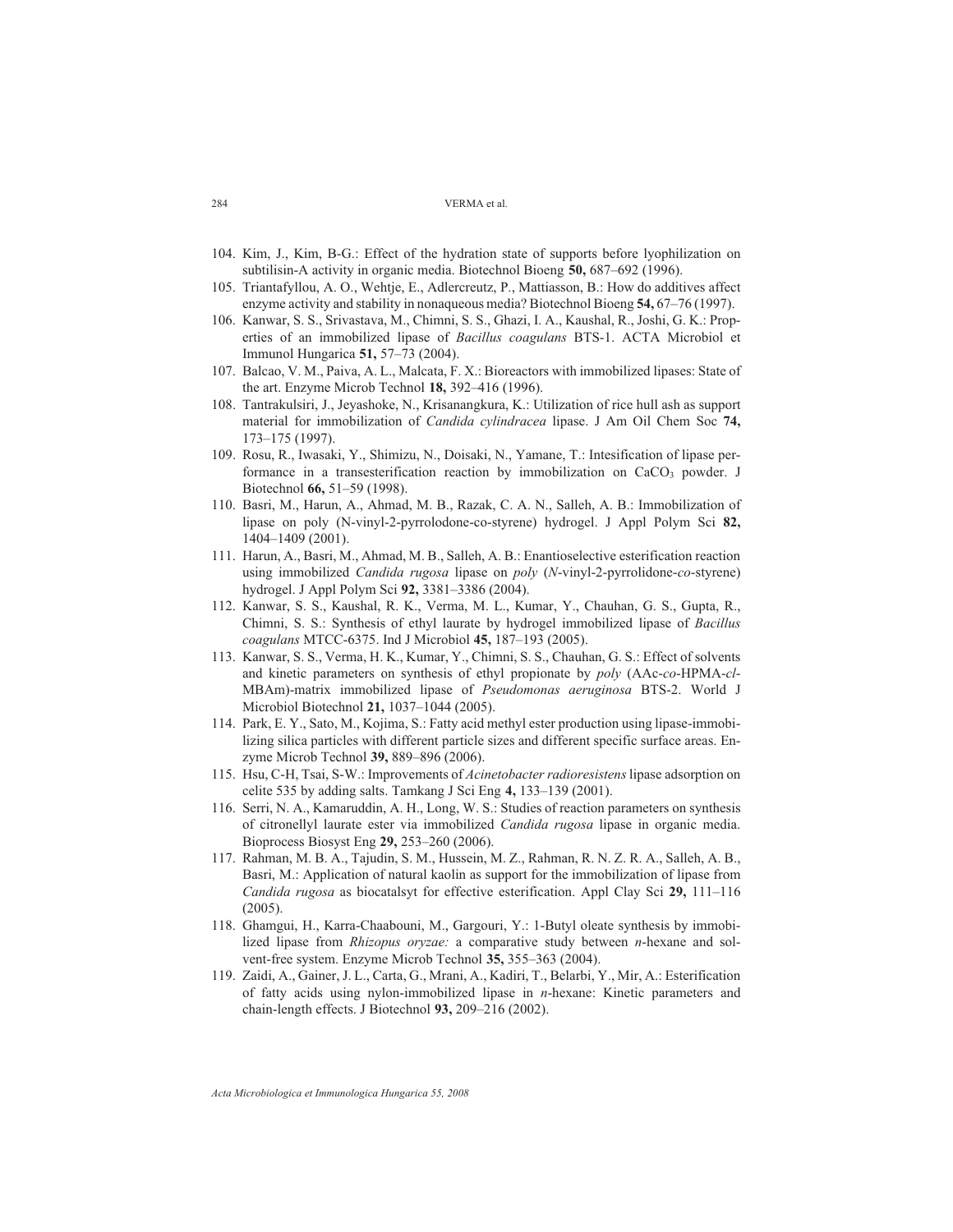- 120. Silva, J. S., Jesus, P. C.: Evaluation of the catalytic activity of lipases immobilized on chrysotile for esterification. Annals Brazilian Acad Sci **75,** 157–162 (2003).
- 121. Kanwar, S. S., Kaushal, R. K., Verma, M. L., Kumar, Y., Azmi, W., Gupta, R., Chimni, S. S., Chauhan, G. S.: Synthesis of ethyl oleate employing synthetic hydrogel-immobilized lipase of *Bacillus coagulans* MTCC-6375. Ind J Biotechnol **6,** 68–73 (2007).
- 122. Kanwar, S. S., Sharma, C., Verma, M. L., Chauhan, S., Chimni, S. S., Chauhan, G. S.: Short-chain ester synthesis by trans-esterification employing poly (MAc-*co*-DMA-*cl*-MBAm)-hydrogel-bound lipase of *Bacillus coagulans* MTCC-6375. J Appl Polym Sci DOI: 10.1002/app.25320 (2007).
- 123. Kanwar, S. S., Verma, M. L., Maheshwari, C., Chauhan, S., Chimni, S. S., Chauhan, G. S.: Properties of *poly* (AAc-*co*-HPMA-*cl*-EGDMA) hydrogel-bound lipase of *Pseudomonas aeruginosa* MTCC-4713 in synthesis of methyl acrylate. J Appl Polym Sci **104,** 183–191 (2007).
- 124. Kanwar, S. S., Pathak, S., Verma, H. K., Kumar, S., Chimni, S. S., Chauhan, G. S.: Characteristics of poly (AAc5-co-HPMA-cl-EGDMA) hydrogel-immobilized lipase of Pseudomonas aeruginosa BTS-2. J Appl Polym Sci **100,** 4636–4644(2006).
- 125. Kanwar, S. S., Verma, H. K., Kumar, Y., Chimni, S. S., Chauhan, G. S.: Catalytic potential of a *poly* (AAc-*co*-HPMA-*cl*-MBAm)-matrix-immobilized lipase from a thermotolerant *Pseudomonas aeruginosa* MTCC-4713. J Appl Polym Sci **100,** 4252–4259 (2006).
- 126. Kanwar, S. S., Verma, H. K., Kumar, Y., Chimni, S. S., Chauhan, G. S.: Enhancement of ethyl propionate synthesis by  $Hg^{2+}$  and  $NH^{4+}$  ions exposed *poly* (AAc-*co*-HPMA-*cl*-MBAm)-immobilized lipase of *Pseudomonas aeruginosa* MTCC-4713. Acta Microbiologica et Immunologica Hungarica **53,** 195–207 (2006).
- 127. Dave, R., Madamwar, D.: Esterification in organic solvents by lipase immobilized in polymer of PVA-alginate-boric acid. Process Biochem **41,** 951–955 (2006).
- 128. Yunus, W. M. Z. W., Salleh, A. B., Basri, M., Razak, C. A. N., Ampon, K.: Poly (methyl acrylate-methyl methacrylate-divinyl benzene) beads for immobilization of lipase. Ann NY Acad Sci **10,** 80–87 (2004).
- 129. Halliwell, C. M., Simon, E., Toh, C. S., Bartlett, P. N., Cass, A. E. G.: Immobilization of lactate dehydrogenase on poly (aniline)-poly (acrylate) and poly (aniline)-poly- (vinyl sulphonate) films for use in a lactate biosensor. Anal Chim Acta **453,** 191–200 (2002).
- 130. Reetz, M. T., Rüggeberg, C. J., Dröge, M. J., Quax, W. J.: Immobilization of chiral enzyme inhibitors on solid supports by amide-forming coupling and olefin metathesis. Tetrahedron **58,** 8465–8473 (2002).
- 131. Dave, A., Vaishnav, U., Desai, R., Shah, A., Ankleshwaria, B., Mehta, M.: On the assessment of hydrogels for fluid absorbency. J Appl Polym Sci **58,** 853–859 (1995).
- 132. Sen, M, Guven, ve. O.: Prediction of swelling behaviours of diprotic acid containing hydrogels. Polym **39,** 1165–1172 (1998).
- 133. Chauhan, G. S., Mahajan, S., Sddiqui, K. M., Gupta, R.: Immobilization of lipase on hydrogels: Structural aspects of polymeric matrices as determinants of enzyme activity in different physical environments. J Appl Polym Sci **92,** 3135–3143 (2004).
- 134. Janssen, A. E. M., Van der Padt, A., Van Sonsbeek, H. M., Van't, Riet.: The effect of organic solvents on the equilibrium position of enzymatic acylglycerol synthesis. Biotechnol Bioeng **41,** 95–103 (1993).
- 135. Janssen, A. E. M., Van der Padt, A., Van't Riet, K.: Solvent effects on lipase-catalysed esterification of glycerol and fatty acids. Biotechnol Bioeng **42,** 953–962 (1993).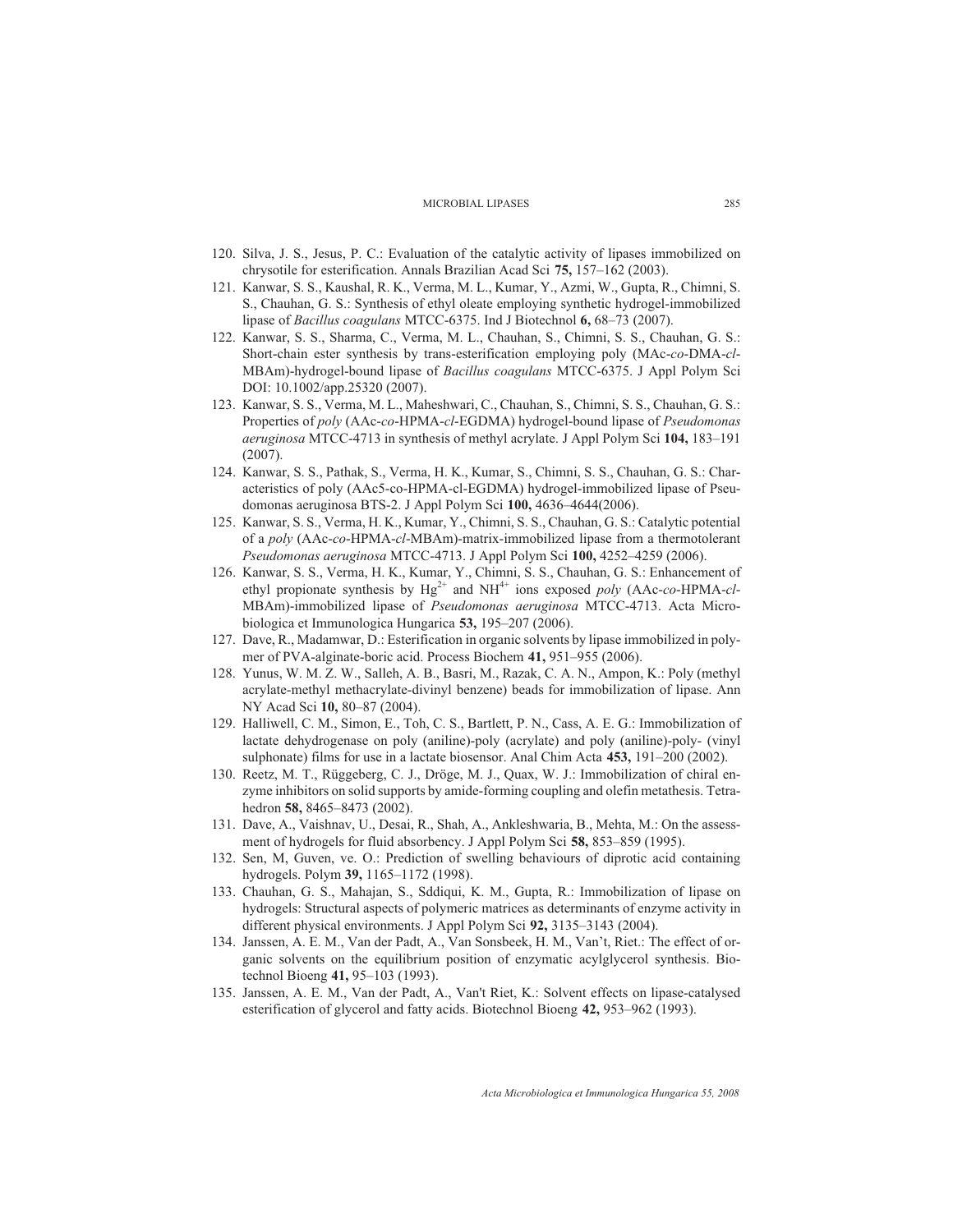- 136. Kuo, S-J., Parkin, K. L.: Solvent polarity Influences product selectivity of lipase-mediated micro aqueous media. J Am Oil Chem Soc **73,** 1427–1433 (1996).
- 137. Laane, C., Boeren, S., Vos, K., Veeger, C.: Roles for optimization of biocatalysis in organic-solvents. Biotechnol Bioeng **30,** 81–87 (1987).
- 138. Valivety, R. H., Johnston, G. A., Suckling, C. J., Halling, P. J.: Solvent effects on Biocatalysis in organic systems: Equilibrium position and rates of lipase catalyzed esterification. Biotechnol Bioeng **38,** 1137–1143 (1991).
- 139. Kobayashi, T., Furutani, W., Adachi, S., Matsuno, R.: Equilibrium constant for the lipase-catalyzed synthesis of fatty acid butyl ester in various organic solvents. J Mol Catal B: Enzym **24–25,** 61–66 (2003).
- 140. Yang, Z., Robb, D. A.: Partition coefficients of substrates and products and solvent selection for biocatalysis under nearly anhydrous conditions. Biotechnol Bioeng **43,** 365–370 (1994).
- 141. Martins, J. F., Correa de Sampaio, T., Borges de Carvalho, I., Barreiros, S.: Lipase catalyzed esterification of glycidol in nonaqueous solvents: solvent effects on enzymatic activity. Biotechnol Bioeng **44,** 119–124 (1994).
- 142. Van Tol, J. B. A., Stevens, R. M. M., Veldhuizen, W. J., Jongejan, J. A., Duine, J. A.: Do organic solvent affects the catalytic properties of lipase? Intrinsic kinetic parameters of lipase in ester hydrolysis and formation in various organic solvent. Biotechnol Bioeng **47,** 71–81(1995).
- 143. Vazquez Lima, F., Pyle, D. L., Asenjo, J. A.: Factors affecting the esterification of lauric acid using an immobilized biocatalyst: Enzyme characterization and studies in a well-mixed reactor. Biotechnol Bioeng **46,** 69–79 (1995).
- 144. Wangikar, P. P., Graycar, T. P., Estell, D. A., Clark, D. S., Dordick, J. S.: Protein and solvent engineering of subtilisin BPN in nearly anhydrous organic media. J Am Chem Soc **115,** 12231–12237 (1993).
- 145. Gorman, L. A. S., Dordick, J.: Organic solvents strip water of enzymes. Biotechnol Bioeng **39,** 392–397 (1992).
- 146. Almarsson, O., Klibanov, A. M.: Remarkable activation of enzymes in nonaqueous media by denaturing organic cosolvents. Biotechnol Bioeng **49,** 87–92 (1996).
- 147. Degn, P., Zimmermann, W.: Optimization of carbohydrate fatty acid ester synthesis in organic media by a lipase from *Candida antarctica*. Biotechnol Bioeng **74,** 483–491 (2001).
- 148. Otero, C., Arcos, J. A., Berrendero, M. A., Torres, C.: Emulsifiers from solid and liquid polyols: Different strategies for obtaining optimum conversions and selectivities. J Mol Catal B: Enzym **11,** 883–892 (2001).
- 149. Castillo, E., Pezzotti, F., Navarro, A., Lopez-Munguia, A.: Lipase catalysed synthesis of xylitol monoesters: Solvent engineering approach. J Biotechnol **102,** 251–259 (2003).
- 150. Krishna, S. H., Divakar, S., Prapulla, S. G., Karanth, N. G.: Enzymatic synthesis of isoamyl acetate using immobilized lipase from *Rhizomucor miehei*. J Biotechnol **87,** 193–201 (2001).
- 151. Gatfield, I. L.: The enzymatic synthesis of esters in nonaqueous systems. Annals New York Acad Sci **434,** 569–572 (1984).
- 152. Miller, C., Austin, H., Posorske, L., Gonzlez, J.: Characteristics of an immobilized lipase for the commercial synthesis of esters. J Am Chem Soc **65,** 927–932 (1988).
- 153. Claon, P. A., Akoh, C. C.: Enzymatic synthesis of geraniol and citronellol esters by direct esterification in n-hexane. Biotechnol Lett **15,** 1211–1216 (1993).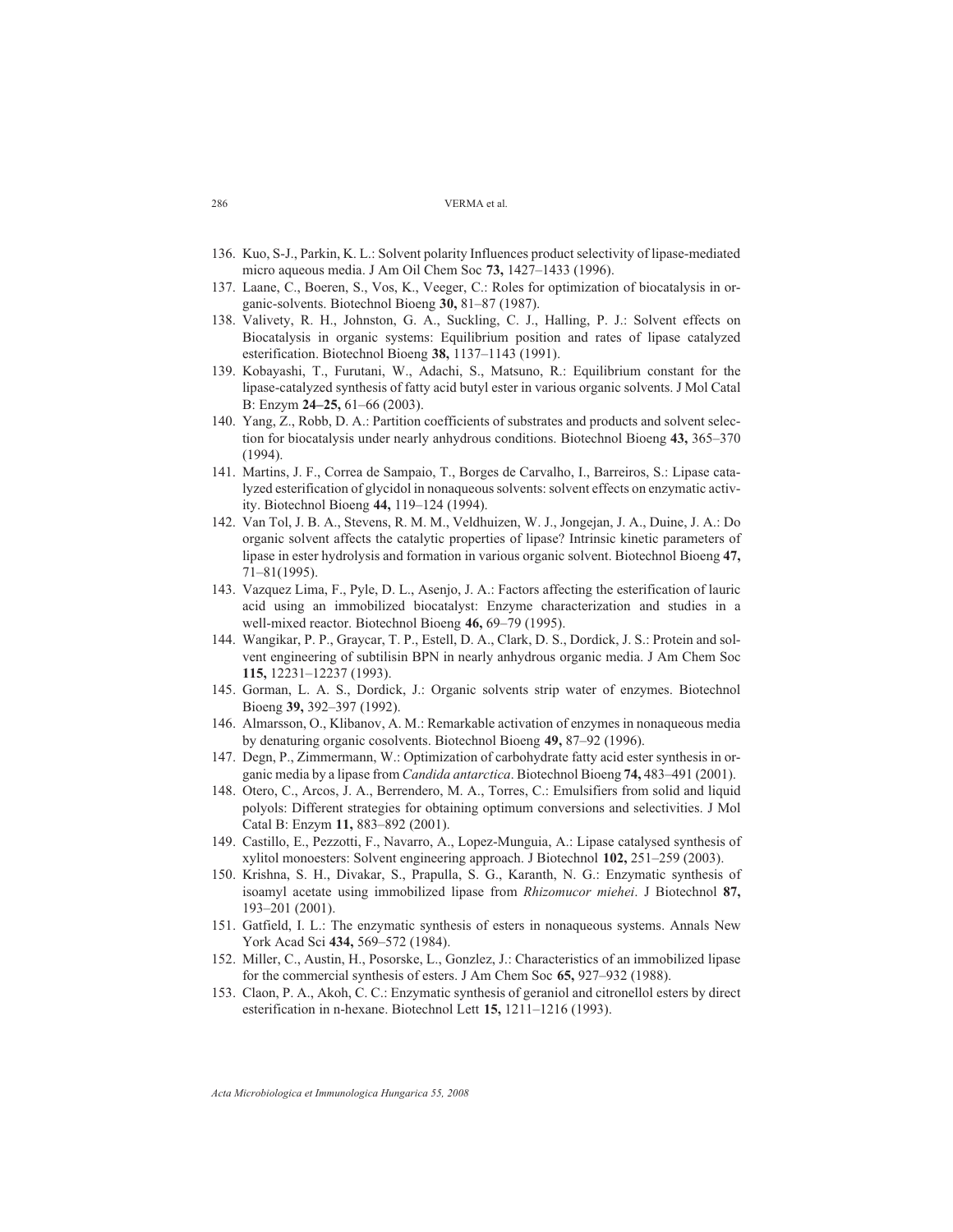- 154. Therisod, M., Klibanov, A. M.: Regioselective acylation of secondary hydroxyl groups in sugars catalysed by lipases in organic solvents. J Am Chem Soc **109,** 3977–3981 (1987).
- 155. Ciuffreda, P., Colombo, D., Ronchetti, F., Toma, L.: Regioselective acylation of 6-deoxy-L- and -D-hexosides through lipase-catalyzed transesterification: Enhanced reactivity of the 4-hydroxy function in the L series. J Org Chem **55,** 4187–4190 (1990).
- 156. Colombo, D., Ronchetti, F., Toma, L.: Enzymic acylation of sugars: Rationale of the regioselective butyrylation of secondary hydroxy groups of D- and L-galacto and mannopyranosides. Tetrahedron **47,** 103–110 (1991).
- 157. Sin, Y. M., Cho, K. W., Lee, T. H.: Synthesis of fructose esters by *Pseudomonas* sp. lipase in anhydrous pyridine. Biotechnol Lett **20,** 91–94 (1998).
- 158. Otto, R. T., Bornscheuer, U. T., Scheib, H., Pleiss, J., Syldatk, C., Schmid, R. D.: Lipase catalyzed esterification of unusual substrates: Synthesis of glucuronic acid and ascorbic acid (vitamin C) esters. Biotechnol Lett **20,** 1091–1094 (1998).
- 159. Degn, P., Pedersen, L. H., Duus, J., Zimmermann, W.: Lipase-catalyzed synthesis of glucose fatty acid esters in tert-butanol. Biotechnol Lett **21,** 275–280 (1999).
- 160. Nicotra, F., Riva, S., Secundo, F., Zuchelli, L.: An interesting example of complementary regioselective acylation of secondary hydroxyl groups by different lipases. Tetrahedron Lett **30,** 1703–1704 (1989).
- 161. Rich, J. O., Bedell, B. A., Dordick, J. S.: Controlling enzyme catalyzed regioselectivity in sugar ester synthesis. Biotechnol Bioeng **45,** 426–434 (1995).
- 162. Woundenberg-van Oosterom, M., van Rantwijk, F., Sheldon, R. A.: Regioselective acylation of disaccharides in tert-butyl alcohol catalyzed by *Candida antarctica* lipase. Biotechnol Bioeng **49,** 328–333 (1996).
- 163. Rubio, E., Fernandes-Mayorales, A., Klibanov, A. M.: Effect of solvent on enzyme regioselectivity. J Am Chem Soc **113,** 695–696 (1991).
- 164. MacManus, D. A., Vulfson, E. N.: Reversal of regioselectivity in the enzymatic acylation of secondary hydroxyl groups mediated by organic solvents. Enzyme Microb Technol **20,** 225–228 (1997).
- 165. Kim, J. E., Han, J. J., Yoon, J. H., Rhee, J. S.: Effect of salt hydrate pair on lipase-catalyzed regioselective monoacylation of sucrose. Biotechnol Bioeng **57,** 121–125 (1998).
- 166. Valivety, R. H., Halling, P. J., Macrae, A. R.: Reaction rate with suspended lipase catalyst shows similar dependence on water activity in different organic solvents. Biochim Biophys Acta **1118,** 218–222 (1992).
- 167. Wangikar, P. P., Rich, J. O., Clark, D. S., Dordick, J. S.: Probing enzymic transition state hydrophobicities. Biochemistry **34,** 12302–12310 (1995).
- 168. Svensson, I., Wehtje, E., Adlercreutz, P., Mattiasson, B.: Effects of water activity on reaction rates and equilibrium positions in enzymatic esterification. Biotechnol Bioeng **44,** 549–556 (1994).
- 169. Dudal, Y., Lortie, R.: Influence of water activity on the synthesis of triolein catalyzed by immobilized *Mucor Miehei* lipase. Biotechnol Bioeng **45,** 129–134 (1995).
- 170. Halling, P. J.: Thermodynamic predictions for biocatalysis in non-conventional media: Theory, tests and recommendations for experimental design and analysis. Enzyme Microb Technol **16,** 178–206 (1994).
- 171. Wehtje, E., Adlercreutz, P.: Water activity and substrate concentration effects on lipase activity. Biotechnol Bioeng **55,** 798–806 (1997).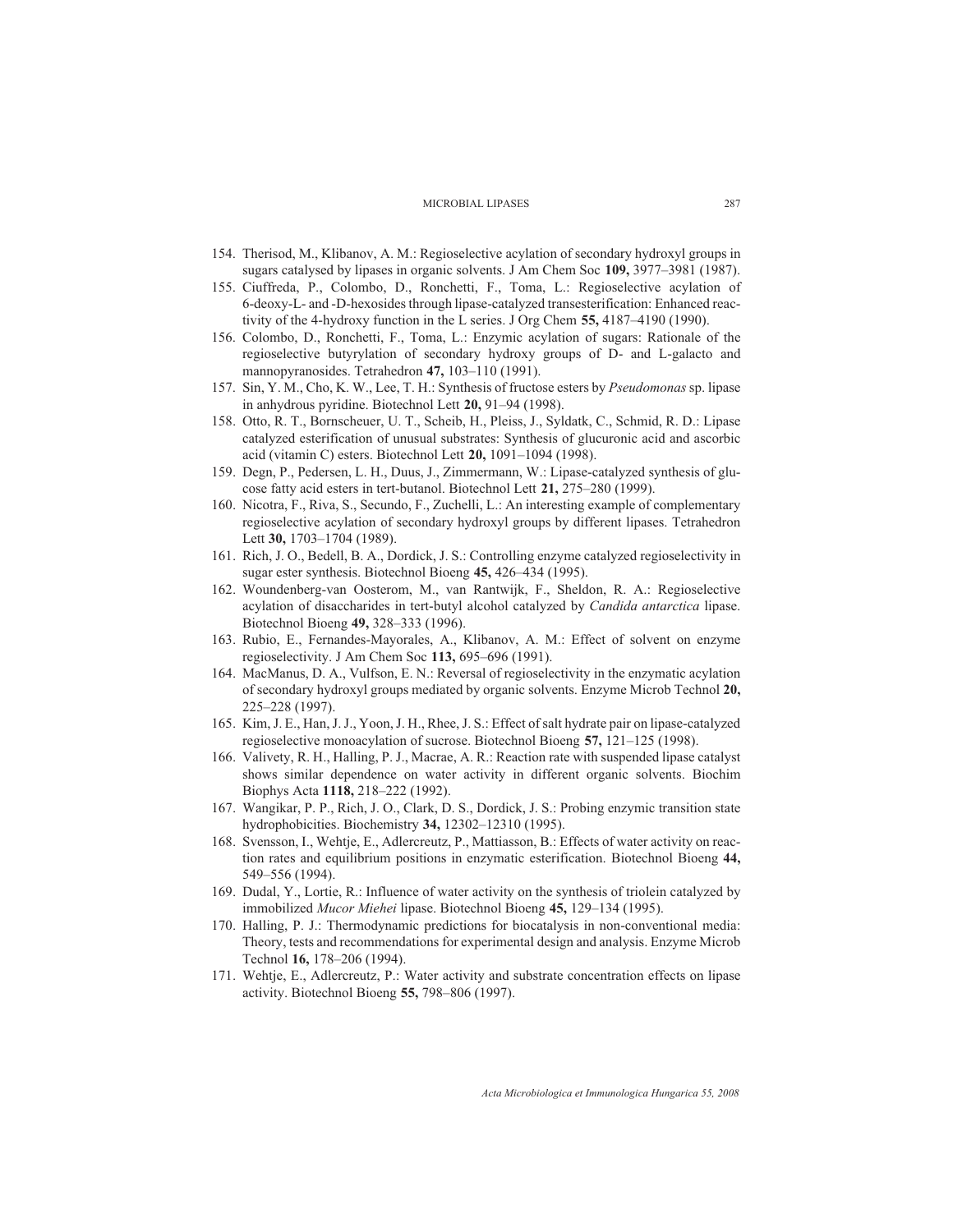- 172. Bell, G., Janssen, A. E. M., Halling, P. J.: Water activity fails to predict critical hydration level for enzyme activity in polar organic solvents: Interconversion of water concentrations and activities Enzyme Microb Technol **20,** 471–477 (1997).
- 173. Oladepo, D. K., Halling, P. J., Larsen, V. F.: Reaction rates in organic media show similar dependence on water activity with lipase catalyst immobilised on different supports. Biocatalysis **8,** 283–287 (1994).
- 174. Berglund, P., Vorde, C., Hogberg, H. E.: Esterification of 2-methylalkanoic acids catalysed by lipase from candida rugosa: Enantioselectivity as a function of water activity and alcohol chain length. Biocatalysis **9,** 123–130 (1994).
- 175. Bin, K. S., Choi, C. Y.: Effect of solid salt hydrates on the asymmetric esterification of 2-chloropropionic acid: Control of water activity in organic solvent. Biotechnol Lett **17,** 1075–1076 (1995).
- 176. Zacharis, E., Omar, I. C., Partridge, J., Robb, D. A., Halling, P. J.: Selection of salt hydrate pairs for use in water control in enzyme catalysis in organic solvents. Biotechnol Bioeng **55,** 367–374 (1997).
- 177. Van der Padt, A., Sewalt, J. J. W., Van't Riet, K.: On-line water removal during enzymatic triacylglycerol synthesis by means of pervaporation. J Membr Sci **80,** 199–208 (1993).
- 178. Mulder, M.: Basic Principles of Membrane Technology, Kluwer Academic, Dordrecht (1991).
- 179. Kwon, S. J., Song, K. M., Hong, W. H., Rhee, J. S.: Removal of water produced from lipase catalyzed esterification in organic solvent by pervaporation. Biotechnol Bioeng **46,** 393–395 (1995).
- 180. Ujang, Z., Sharbati, N. A., Vaidya, A. M.: Organic-phase enzymatic esterification in a hollow fiber membrane reactor with in situ gas-phase water activity control. Biotechnol Prog **13,** 39–42 (1997).
- 181. Greenspan, L.: Humidity fixed points of binary saturated aqueous solutions. J Res Natl Bur Stand Phys Chem **81,** 89–96 (1977).
- 182. Goderis, H., Ampe, G., Feyten, M., Fouwe, B., Guffens, W. V., Cauwenbergh, S., Tobback, P.: Lipase-catalyzed ester exchange reactions in organic media with controlled humidity. Biotechnol Bioeng **30,** 258–266 (1987).
- 183. Wehtje, E., Kaur, J., Adlercreutz, P., Chand, S., Mattiasson, B.: Water activity control in enzymatic esterification processes. Enzyme Microb Technol **21,** 502–510 (1997).
- 184. Wehtje, E., Svensson, I., Adlercreutz, P., Mattiasson, B.: Continuous control of water activity during biocatalysis in organic media. Biotechnol Tech **7,** 873–878 (1993).
- 185. Kaur, J., Wehtje, E., Adlercreutz, P., Chand, S., Mattiasson, B.: Water activity control in enzymatic esterification processes. Enzyme Microb Technol **21,** 502–510 (1997).
- 186. Rosell, C. M., Vaidya, A. M., Halling, P. J.: Continuous *in-situ* water activity control for organic phase biocatalysis in a packed bed hollow fiber reactor. Biotechnol Bioeng **49,** 284–289 (1996).
- 187. He, X. L., Chen, B. Q., Tan, T. W.: Enzymatic synthesis of 2- ethylhexyl esters of fatty acids by immobilized lipase from *Candida* sp. J Mol Catal B: Enzym **18,** 333–339 (2002).
- 188. Sonwalkar, R. D., Chen, C. C., Ju, L. K.: Roles of silica gel in poly-condensation of lactic acid in organic solvent. Biores Technol **87,** 69–73 (2003).
- 189. Chamouleau, F., Coulon, D., Girardin, M., Ghoul, M.: Influence of water activity and water content on sugar esters lipase-catalyzed synthesis in organic media. J Mol Catal B: Enzym **11,** 949–954 (2001).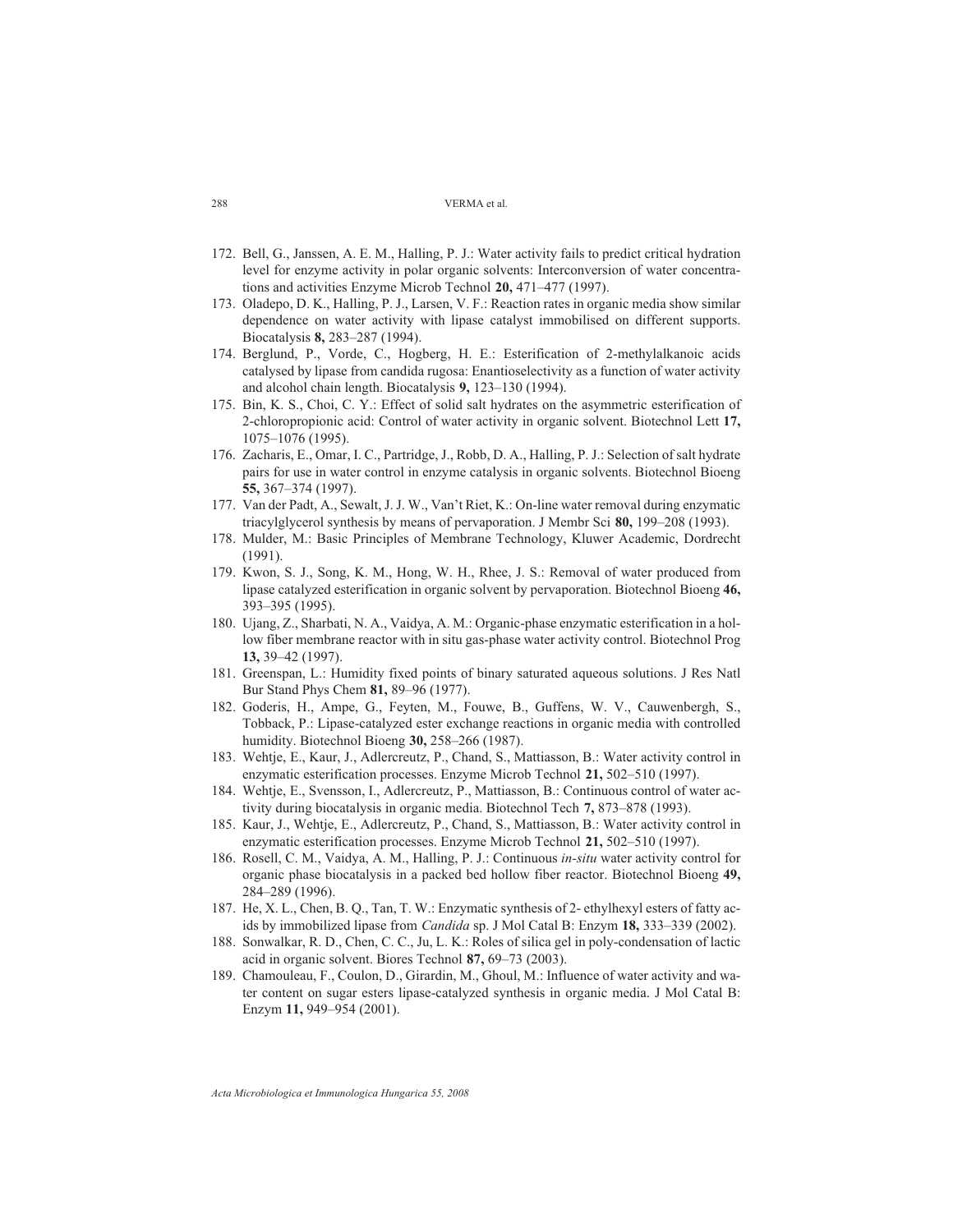- 190. Giacometti, J., Giacometti, F., Milin, C., Racki, D. V.: Kinetic characterization of enzymatic esterification in a solvent system: Adsorptive control of water with molecular sieves. J Mol Catal B: Enzym **11,** 921–928 (2001).
- 191. Kuwabara, K., Watanabe, Y., Adachi, S., Nakanishi, K., Mutsuno, R.: Synthesis of 6-O-unsaturated acyl L-ascorbates by immobilized lipase in acetone in the presence of molecular sieve. Biochem Eng J **16,** 17–23 (2003).
- 192. Liebeton, K., Zonta, A., Schimossek, K., Nardini, M., Lange, D., Dijkstra, B. W., Reetz, M. T., Jaeger, K-E.: Directed evolution of an enantioselective lipase. Chem Biol **7,** 709–718 (2000).
- 193. Jaeger, K-E., Reetz, M. T.: Directed evolution of enantioselective enzymes for organic chemistry. Curr Opin Chem Biol **4,** 68–73 (2000).
- 194. Jaeger, K-E., Eggert, T., Eipper, A., Reetz, M. T.: Directed evolution and the creation of enantioselective biocatalysts. Appl Microbiol Biotechnol **55,** 519–530 (2001).
- 195. Zhang, N. Y., Suen, W. C., Windsor, W., Xiao, L., Madison, V., Zaks, A.: Improving tolerance of *Candida antarctica* lipase B towards irreversible thermal inactivation through directed evolution. Prot Eng **16,** 599–605 (2003).
- 196. Suen, W-C., Zhang, N., Xiao, L., Madison, V., Zaks, A.: Improved activity and thermostability of Candida antarctica lipase B by DNA family shuffling. Protein Eng Des Sel **17,** 133–140 (2004).
- 197. Chodorge, M., Fourage, L., Ullmann, C., Duvivier, V., Masson, J. M., Lefevre, F.: Rational strategies for directed evolution of biocatalysts-Application to *Candida antarctica* lipase B (CALB). Adv Synth Catal **347,** 1022–1026 (2005).
- 198. van Kampen, M. D., Egmond, M. R.: Directed evolution: From a staphylococcal lipase to a phospholipase. Eur J Lipid Sci Technol **102,** 717–726 (2000).
- 199. Kauffmann, I., Schmidt-Dannert, C.: Conversion of *Bacillus thermocatenulatus* lipase into an efficient phospholipase with increased activity toward long-chain fatty acyl substrates by directed evolution and rational design. Protein Eng **14,** 919–928 (2001).
- 200. Lorenz, P., Liebeton, K., Niehaus, F., Eck, J.: Screening for novel enzymes for biocatalytic processes: accessing the metagenome as a resource of novel functional sequence space. Curr Opin Biotechnol **13,** 572–577 (2002).
- 201. Henne, A., Schmitz, R. A., Bomeke, M., Gottschalk, G., Daniel, R.: Screening of environmental DNA libraries for the presence of genes conferring lipolytic activity on *Escherichia coli*. Appl Environ Microbiol **66,** 3113–3116 (2000).
- 202. Bell, P. J., Sunna, A., Gibbs, M. D., Curach, N. C., Nevalainen, H., Bergquist, P. L.: Prospecting for novel lipase genes using PCR. Microbiol **148,** 2283–2291(2002).
- 203. Evans, J. D., Sikdar, S. K.: Biodegradable plastics: an idea whose time has come? Chemtech **20,** 38–42 (1990).
- 204. Hill, K., Rhode, O.: Sugar-based surfactants for consumer products and technical applications. Fett-Lipid **101,** 25–33 (1999).
- 205. Bloomer, S., Adlercreutz, P., Mattiasson, B.: Kilogram-scale ester synthesis of acyl donor and its use in lipase-catalyzed interesterifications. J Am Oil Chem Soc **69,** 966–973 (1992).
- 206. Bourg-Garros, S., Razafindramboa, N., Pavia, A. A.: Large-scale preparation of (Z)-3-hexen-1-yl acetate using *Candida Antarctica* immobilized lipase in hexane. Biotechnol Bioeng **59,** 495–500 (1998).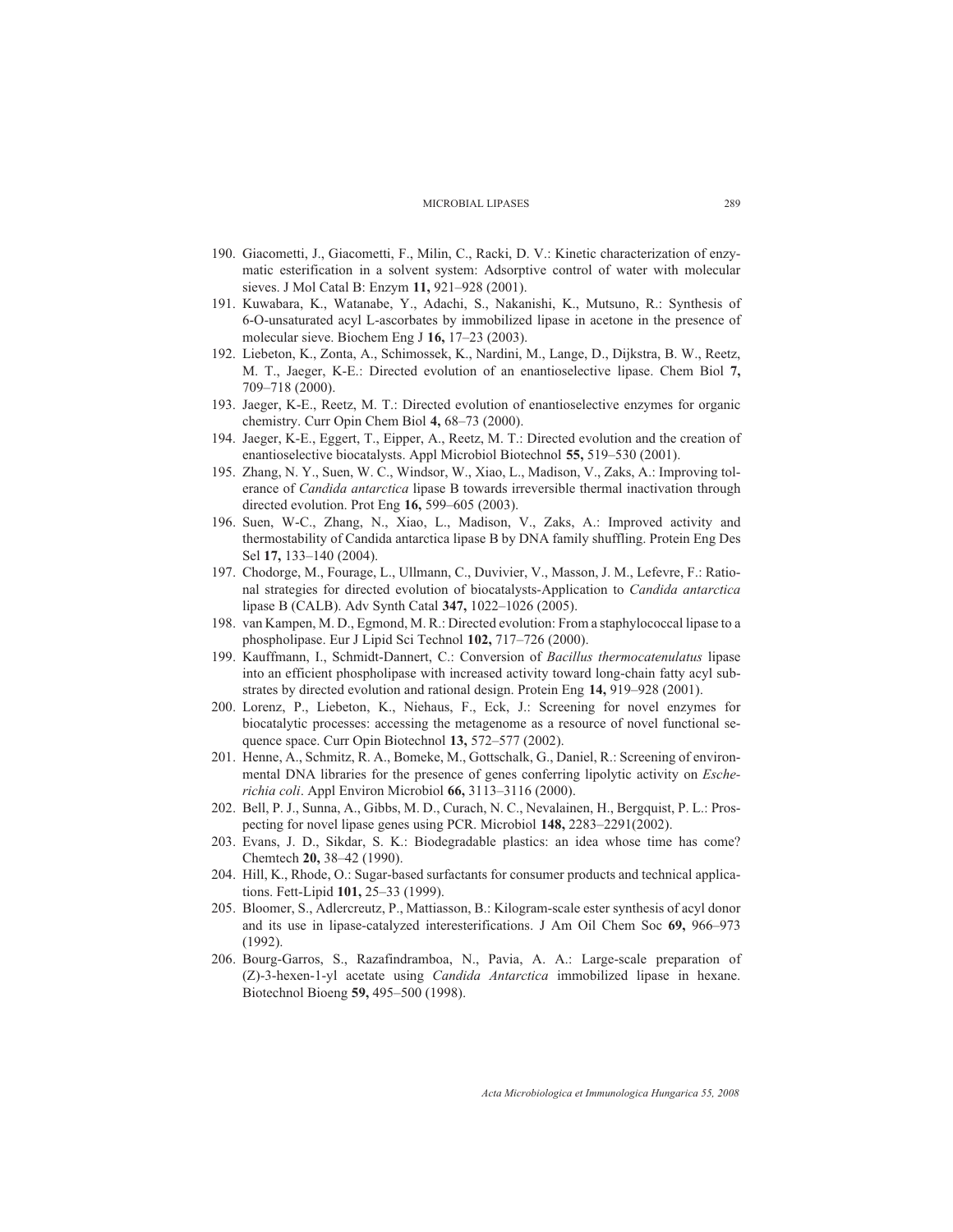#### **Table I**

Applications of esters synthesis by lipases in Biotechnology Industry

| Ester type                                                                                                                                                                                                                                                                                                                                                                      | Applications                                                                                                                                                                                      | References            |
|---------------------------------------------------------------------------------------------------------------------------------------------------------------------------------------------------------------------------------------------------------------------------------------------------------------------------------------------------------------------------------|---------------------------------------------------------------------------------------------------------------------------------------------------------------------------------------------------|-----------------------|
| Carbohydrates fatty acid esters                                                                                                                                                                                                                                                                                                                                                 | Antimicrobial, antitumorals, cosmetics,<br>anticaries properties and insecticidals                                                                                                                | $[18 - 22]$           |
| Fatty acid esters of hydroxyl acids<br>(lactic acid, citric acid, alkyl lactates)                                                                                                                                                                                                                                                                                               | Surfactants in food industry and cosmetics                                                                                                                                                        | [17, 23, 24]          |
| Flavonoid esters, a group of polyphenolic<br>compounds, found ubiquitously in fruits<br>and vegetables                                                                                                                                                                                                                                                                          | Broader applications like dietetic, nutritional,<br>antioxidants, cosmetic and pharmacological                                                                                                    | $[14, 25 - 29]$       |
| Amino acyl esters of carbohydrates                                                                                                                                                                                                                                                                                                                                              | Sweetening agents, surfactants, microcapsules [30–32]<br>in pharmaceutical preparations, active<br>nucleoside amino acid esters, antibiotics and<br>in the delivery of biologically active agents |                       |
| Esters of long-chain acids with<br>long-chain alcohols (12–20 carbon atoms)                                                                                                                                                                                                                                                                                                     | Plasticizers and lubricants                                                                                                                                                                       | [1, 13, 33,<br>34]    |
| Esters of long chain fatty acids                                                                                                                                                                                                                                                                                                                                                | Fuel (biodiesel) and waxes (oleo-chemical<br>industries)                                                                                                                                          | [1, 5,<br>$34 - 36$ ] |
| Fatty acid esters of sugars/sugar alcohol                                                                                                                                                                                                                                                                                                                                       | Surfactants/emulsifiers used in food,<br>detergent, cosmetic and pharmaceutical<br>industries                                                                                                     | [22, 37]              |
| Medically important esters viz. ferulates,<br>ascorbyl palmitate, estrogen palmitate,<br>estrogen myristate, estrogen oleate,<br>inositol hexanicinate, vitamin E acetate,<br>Canola phytosterols oleate and L-Ascorbyl<br>linoleate                                                                                                                                            | Absorb the harmful ultraviolet light and<br>are active ingredients in many sunscreens<br>for anti-aging and anti-wrinkling,<br>cholesterol lowering agents and inhibition<br>of cancer            | $[38 - 43]$           |
| Fragrance esters viz butyl butyrate<br>(pineapple), ethyl cinnamate (cinnamon),<br>ethyl isovalerate (apple), ethyl lactate<br>(butter, cream), geranyl acetate (geranium),<br>geranyl butyrate (cherry), isopropyl acetate<br>(fruity), methyl butyrate (pineapple, apple),<br>methyl salicylate (root beer, wintergreen,<br>Germolene™ and Ralgex <sup>™</sup> ointments (UK) | Artificial flavorings and fragrances                                                                                                                                                              | [1, 44, 45]           |
| Biodegradable polyesters like 1-butyl<br>oleate, trimethylolpropane                                                                                                                                                                                                                                                                                                             | Lubricants, applications in automobiles and<br>petrochemical industry                                                                                                                             | [46]                  |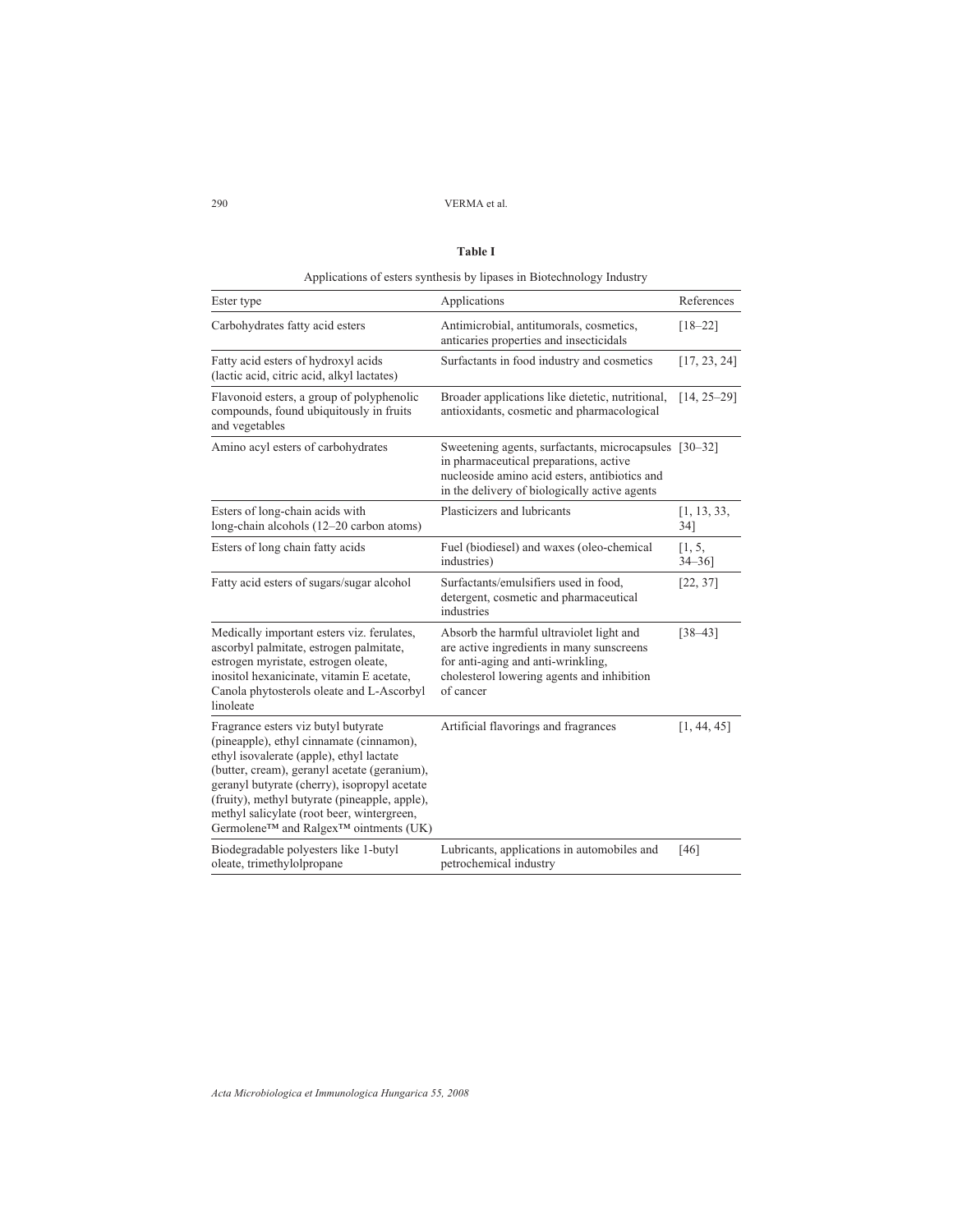#### **Table II**

Various solvent systems used in ester synthesis in lipase catalysis reaction

| Solvent media                                                                                                                      | Salient features                                                                                                                                                                                                                                                                                                                                                      |
|------------------------------------------------------------------------------------------------------------------------------------|-----------------------------------------------------------------------------------------------------------------------------------------------------------------------------------------------------------------------------------------------------------------------------------------------------------------------------------------------------------------------|
| Nonaqueous reaction media (water is not more<br>than the absorptive capacity of the reaction<br>medium)                            | Extremely reliable, versatile, simple, and easy to use.<br>Water-immiscible solvents retain enzyme activity<br>because they do not strip-off water from enzyme.                                                                                                                                                                                                       |
| Anhydrous reaction media (water content is<br>$< 0.01\%$ i.e., near the sensitivity limit of the<br>classical Karl-Fischer method) | Use of lipase in anhydrous media has been limited.                                                                                                                                                                                                                                                                                                                    |
| Supercritical fluids (supercritical solvents like<br>carbon dioxide used by compressing them at<br>their critical temperatures)    | Rapid mass transfer due to low viscosity,<br>non-toxicity, non-flammability and simple down-<br>stream processingby evaporation. Disadvantages<br>include considerable initial investment for<br>high-pressure equipment and enzyme<br>deactivation due to depressurization step.                                                                                     |
| Reverse micellar systems (enzymes entrapped<br>in hydrated reverse micelles of surfactants in<br>organic solvents)                 | Thermodynamicaly stable, optically transparent and<br>retention of lipolytic activity due to presence of<br>interface                                                                                                                                                                                                                                                 |
| Solvent-free systems (no use of organic solvent,<br>particularly to the synthesis of food-grade flavors<br>and additives)          | Facilitates downstream processing since fewer<br>components would be present at the end of the<br>reaction thus minimizing the production cost. Also<br>permits the use of high substrate concentrations.<br>Problems arise when both substrates are solids and<br>also when mass transfer limitations are associated<br>due to the high viscosity of the substrates. |
| Ionic liquid or molten salts (composed entirely<br>of ions)                                                                        | Simple, inexpensive to manufacture and easy to<br>recycle.                                                                                                                                                                                                                                                                                                            |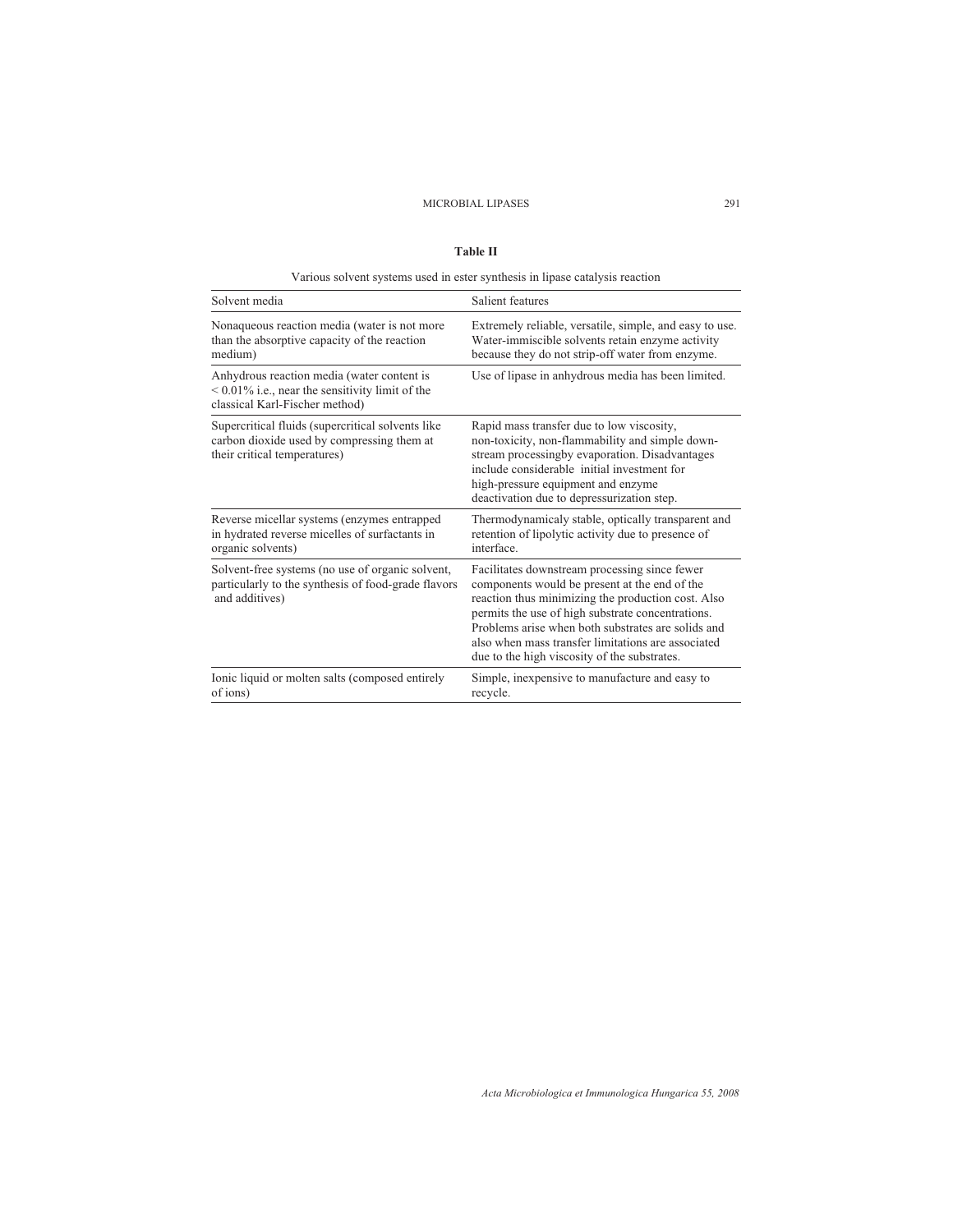#### **Table III**

Lipase(s) immobilization on different support and their application(s) Support Direct enzymatic application Reference(s) Silica A suitable cheap method for immobilizing [43, 114] lipase Celite Improvement of lipase immobilization by [115] adding salts Amberlite Synthesis of citronellyl laurate ester [116] Natural kaolin Studies on effective esterification [117] CaCO<sub>3</sub> 1-Butyl oleate synthesis [118] Nylon Esterification of fatty acids [119] Chrysotile Catalytic activity of immobilized lipases [120] *Poly* (AAc-*co*-HPMA-*cl*-EGDMA), Synthesis of methyl esters and various ethyl [121–126] *Poly* (AAc-*co*-HPMA-*cl*-MBAm), esters synthesis *Poly* (MAc-*co*-DMA-*cl*-MBAm) *Poly* (PVA-alginate-boric acid) Esterification studies [127] *Poly* (methyl acrylate-methyl Studies on enhanced catalytic stability [128] methacrylate-divinyl benzene) *Poly* (aniline)-*poly* (acrylate) (PAN<sub>i</sub>–PAA) Biosensor development and biochemical fuel [129] or *poly* (aniline)-*poly* (vinyl sulphonate) cell or *poly* (aniline)-*poly* (vinyl sulphonate) *Poly* (N-vinyl-2-pyrrolidone-*co*-styrene) Enantioselective esterification of *(R, S)*-2- [111] (4-chlorophenoxy)-propanoic acid with *n*-tetradecanol *Poly* (N-vinyl-2-pyrrolidone-*co*-styrene) Butyl oleate [110] Tentagel (R) (polymer) Olefin metathesis [130]